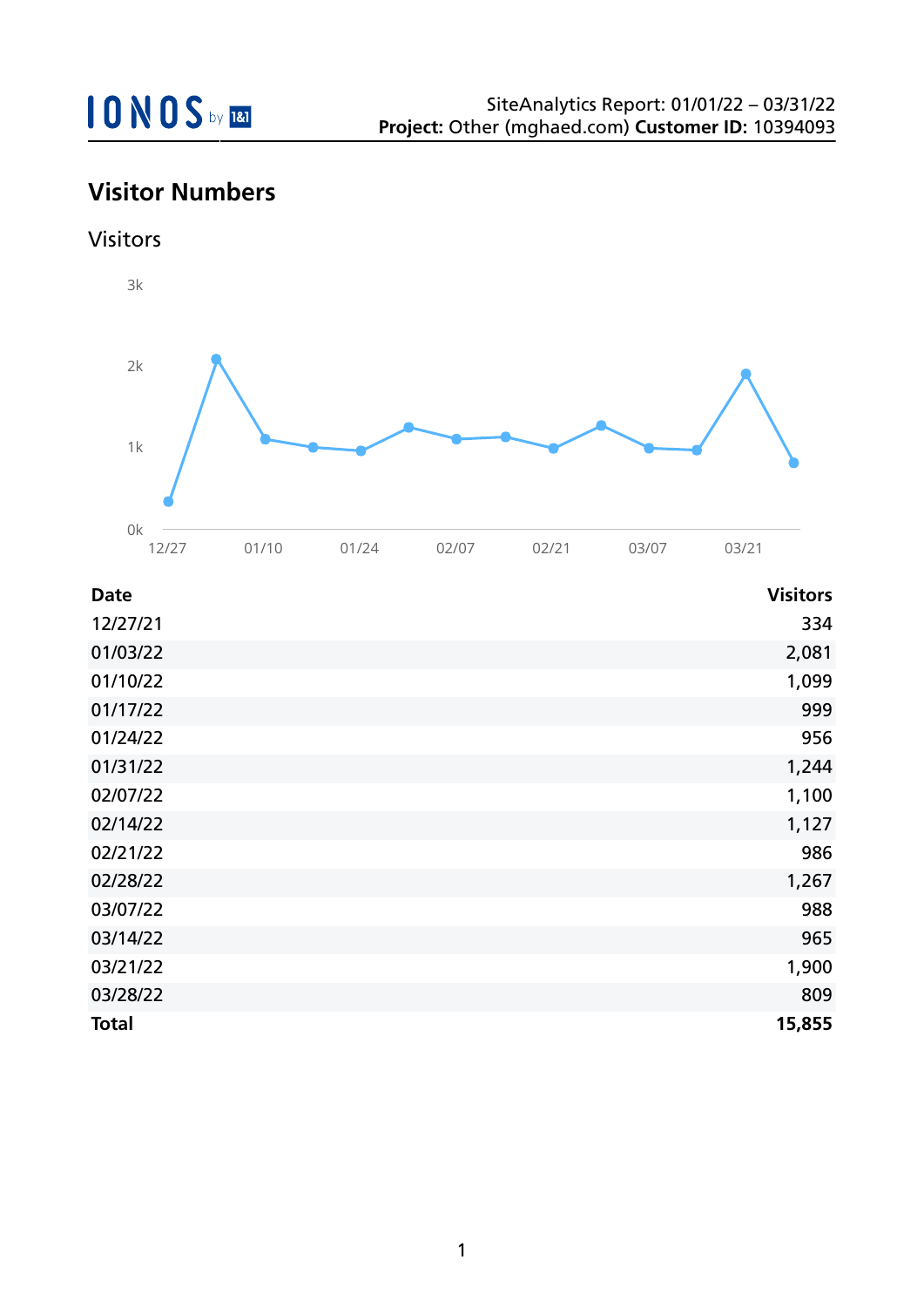### Sessions



| <b>Date</b>  | <b>Sessions</b> |
|--------------|-----------------|
| 12/27/21     | 395             |
| 01/03/22     | 2,311           |
| 01/10/22     | 1,228           |
| 01/17/22     | 1,111           |
| 01/24/22     | 1,061           |
| 01/31/22     | 1,492           |
| 02/07/22     | 1,247           |
| 02/14/22     | 1,216           |
| 02/21/22     | 1,082           |
| 02/28/22     | 1,527           |
| 03/07/22     | 1,086           |
| 03/14/22     | 1,065           |
| 03/21/22     | 2,201           |
| 03/28/22     | 986             |
| <b>Total</b> | 18,008          |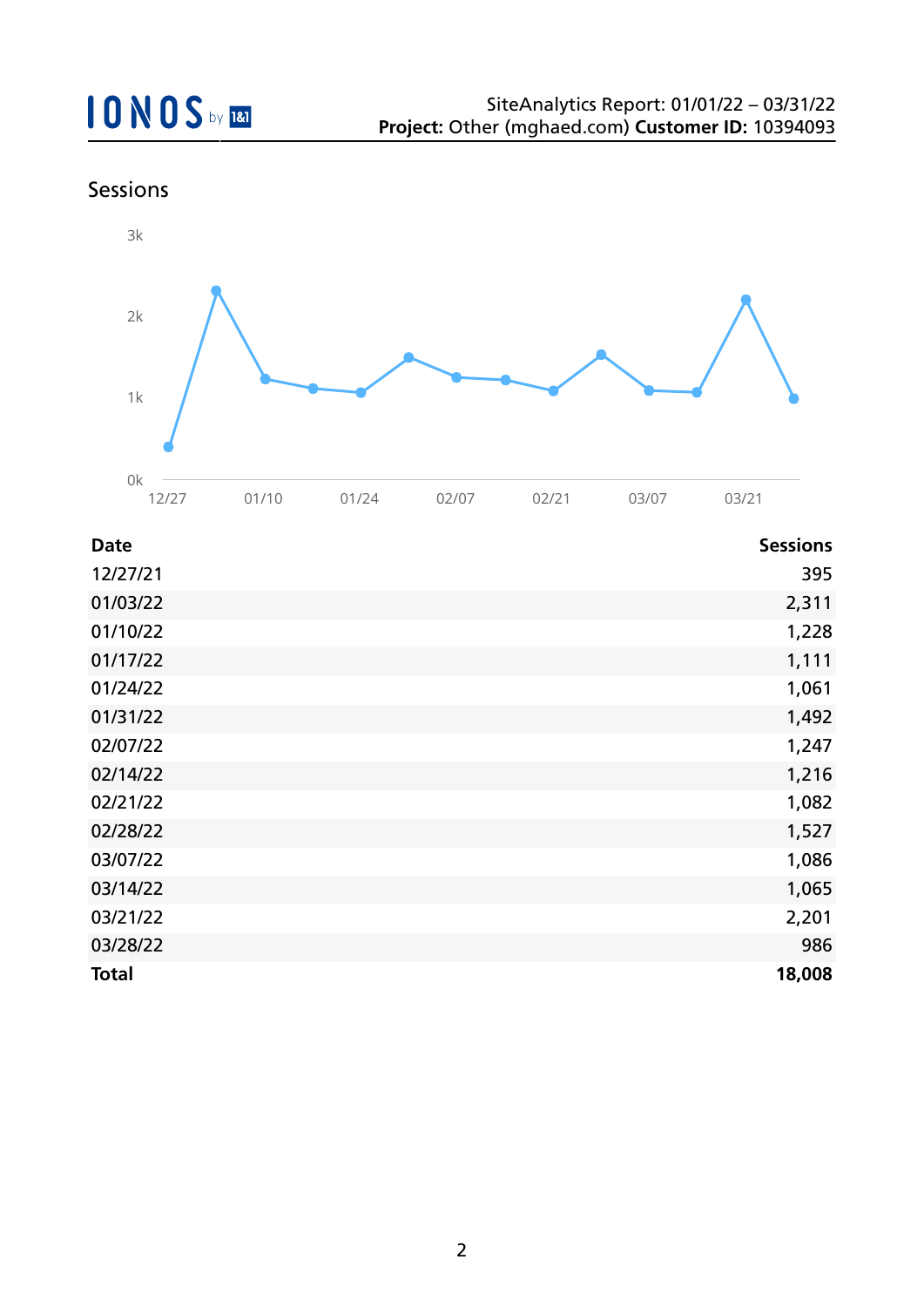

### Search Engine Robots



| <b>Search Engine Robots</b> | <b>Sessions</b> | Percentage |
|-----------------------------|-----------------|------------|
| The Knowledge AI            | 17,780          | 28.36%     |
| AhrefsBot/7.0               | 9,389           | 14.98%     |
| PetalBot mobile             | 4,315           | 6.88%      |
| SemrushBot/7~bl             | 4,254           | 6.79%      |
| DataForSeoBot/1.0           | 3,377           | 5.39%      |
| bingbot/2.0                 | 2,757           | 4.40%      |
| Sogou web spider/4.0        | 1,697           | 2.71%      |
| Applebot/0.1                | 1,660           | 2.65%      |
| Adsbot/3.1                  | 1,363           | 2.17%      |
| MJ12bot/v1.4.8              | 1,339           | 2.14%      |
| Googlebot-Mobile            | 1,300           | 2.07%      |
| IndeedBot 1.1               | 1,266           | 2.02%      |
| Twitterbot/1.0              | 1,254           | 2.00%      |
| YandexBot/3.0               | 1,079           | 1.72%      |
| Feedfetcher-Google          | 1,026           | 1.64%      |
| Seekport Crawler            | 975             | 1.56%      |
| MegaIndex.ru/2.0            | 973             | 1.55%      |
| <b>SEOkicks</b>             | 952             | 1.52%      |
| Googlebot/2.1               | 951             | 1.52%      |
| fake FacebookBot            | 900             | 1.44%      |
| <b>IonCrawl</b>             | 829             | 1.32%      |
| SiteLockSpider              | 643             | 1.03%      |
| netEstate NE Crawler        | 488             | 0.78%      |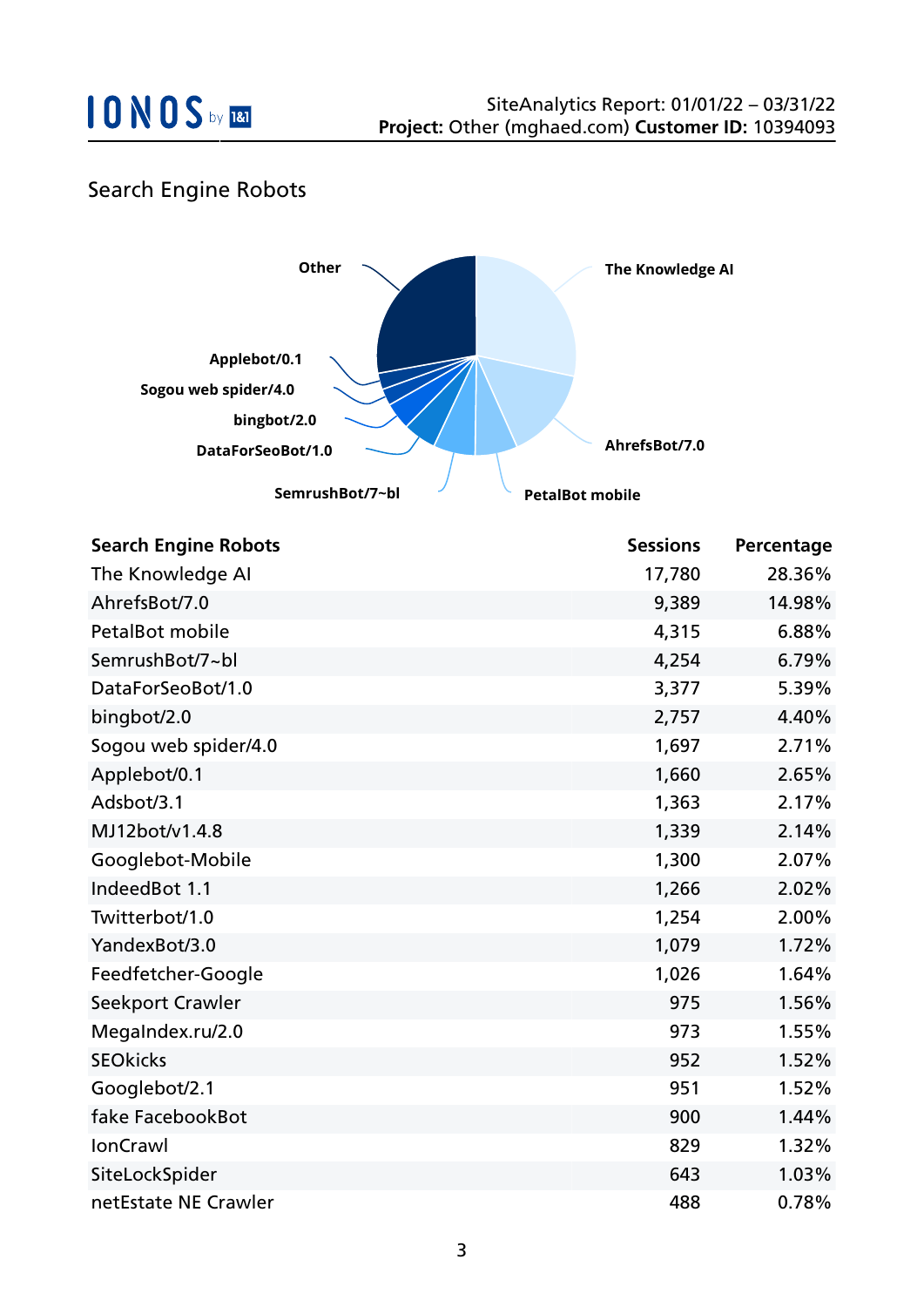| <b>Search Engine Robots</b> | <b>Sessions</b> | Percentage |
|-----------------------------|-----------------|------------|
| ltx71                       | 378             | 0.60%      |
| Barkrowler/0.9              | 367             | 0.59%      |
| TelegramBot                 | 160             | 0.26%      |
| 360Spider                   | 152             | 0.24%      |
| DuckDuckGo-Favicons-Bot/1.0 | 140             | 0.22%      |
| archive.org_bot             | 70              | 0.11%      |
| Mail.RU_Bot/2.0             | 69              | 0.11%      |
| linkdexbot/2.0              | 67              | 0.11%      |
| <b>MixrankBot</b>           | 54              | 0.09%      |
| MojeekBot/0.10              | 54              | 0.09%      |
| Dataprovider                | 36              | 0.06%      |
| FeedlyApp/1.0               | 36              | 0.06%      |
| NetSystemsResearch          | 33              | 0.05%      |
| <b>Headless Chrome</b>      | 30              | 0.05%      |
| Google-Read-Aloud           | 29              | 0.05%      |
| Google favicon              | 26              | 0.04%      |
| YisouSpider/5.0             | 23              | 0.04%      |
| Turnitin                    | 22              | 0.04%      |
| LightspeedSystemsCrawler    | 19              | 0.03%      |
| deepnoc                     | 18              | 0.03%      |
| panscient.com               | 18              | 0.03%      |
| YaK/1.0                     | 17              | 0.03%      |
| facebookexternalhit/1.1     | 17              | 0.03%      |
| Baiduspider/2.0             | 15              | 0.02%      |
| SurdotlyBot/1.0             | 15              | 0.02%      |
| PaperLiBot/2.1              | 14              | 0.02%      |
| Pinterestbot/1.0            | 14              | 0.02%      |
| Other                       | 225             | 0.36%      |
| <b>Total</b>                | 62,685          | 100.00%    |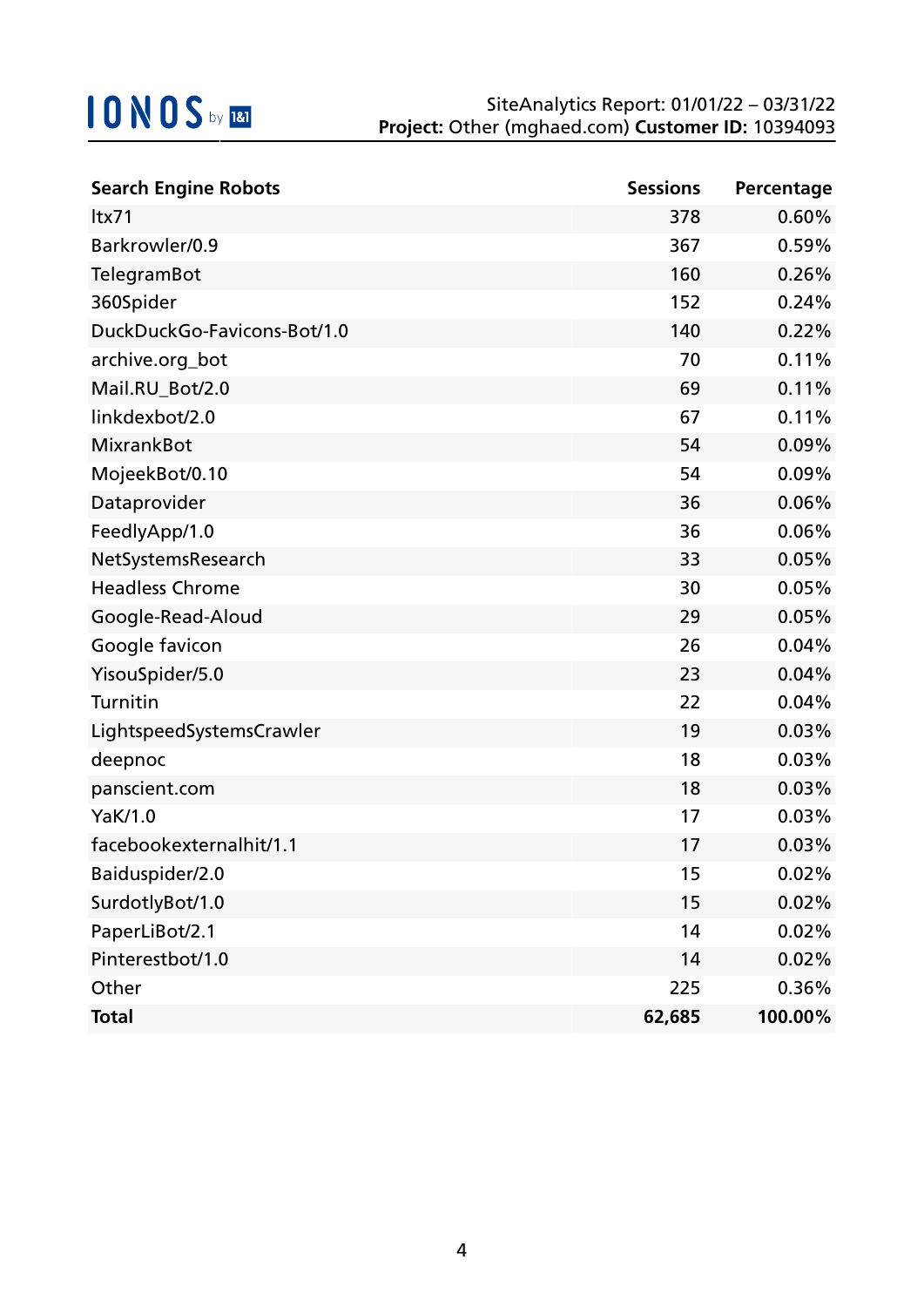

0k 10k 20k

### **Page Analysis**

### Most Frequently Visited Pages

| /index.htm                                                        |  |
|-------------------------------------------------------------------|--|
| /essays/press-and-publishing/on_essay_and_essayists.htm           |  |
| /essays/comment-and-review/unfulfilled_islamic_gratis_economy.htm |  |
| /essays/snaps/400/re-inclusion_of_a_foreword.htm                  |  |
| /search.htm                                                       |  |

| <b>Pages</b>                                                                    | <b>Sessions</b> | Percentage |
|---------------------------------------------------------------------------------|-----------------|------------|
| /index.htm                                                                      | 18,158          | 43.72%     |
| /essays/press-and-publishing/<br>on_essay_and_essayists.htm                     | 1,857           | 4.47%      |
| /essays/comment-and-review/<br>unfulfilled_islamic_gratis_economy.htm           | 1,176           | 2.83%      |
| /essays/snaps/400/re-inclusion_of_a_foreword.htm                                | 663             | 1.60%      |
| /search.htm                                                                     | 597             | 1.44%      |
| /essays/topics.htm                                                              | 495             | 1.19%      |
| /essays/snaps/401/focal_point_in_memories.htm                                   | 459             | 1.11%      |
| /essays/farewell/1356.music.tapes/<br>funerary_rites_as_political_statement.htm | 391             | 0.94%      |
| /essays/farewell/1356.music.tapes/sequel/<br>annoyance_and_fiddlesticks.htm     | 346             | 0.83%      |
| /books/muslim_discovery.htm                                                     | 280             | 0.67%      |
| /essays/snaps/snaps_list.htm                                                    | 272             | 0.65%      |
| /ay/Ayandegan.list.htm                                                          | 265             | 0.64%      |
| /essays/comment-and-review/<br>historicity_as_gimmick.htm                       | 251             | 0.60%      |
| /books/book.list.htm                                                            | 245             | 0.59%      |
| /essays/clubhouse/<br>message_to_clubhouse_session_on_eshghi.htm                | 242             | 0.58%      |
| /essays/observation/fragments_of_42nd.htm                                       | 242             | 0.58%      |
| /lawh/contents.htm                                                              | 236             | 0.57%      |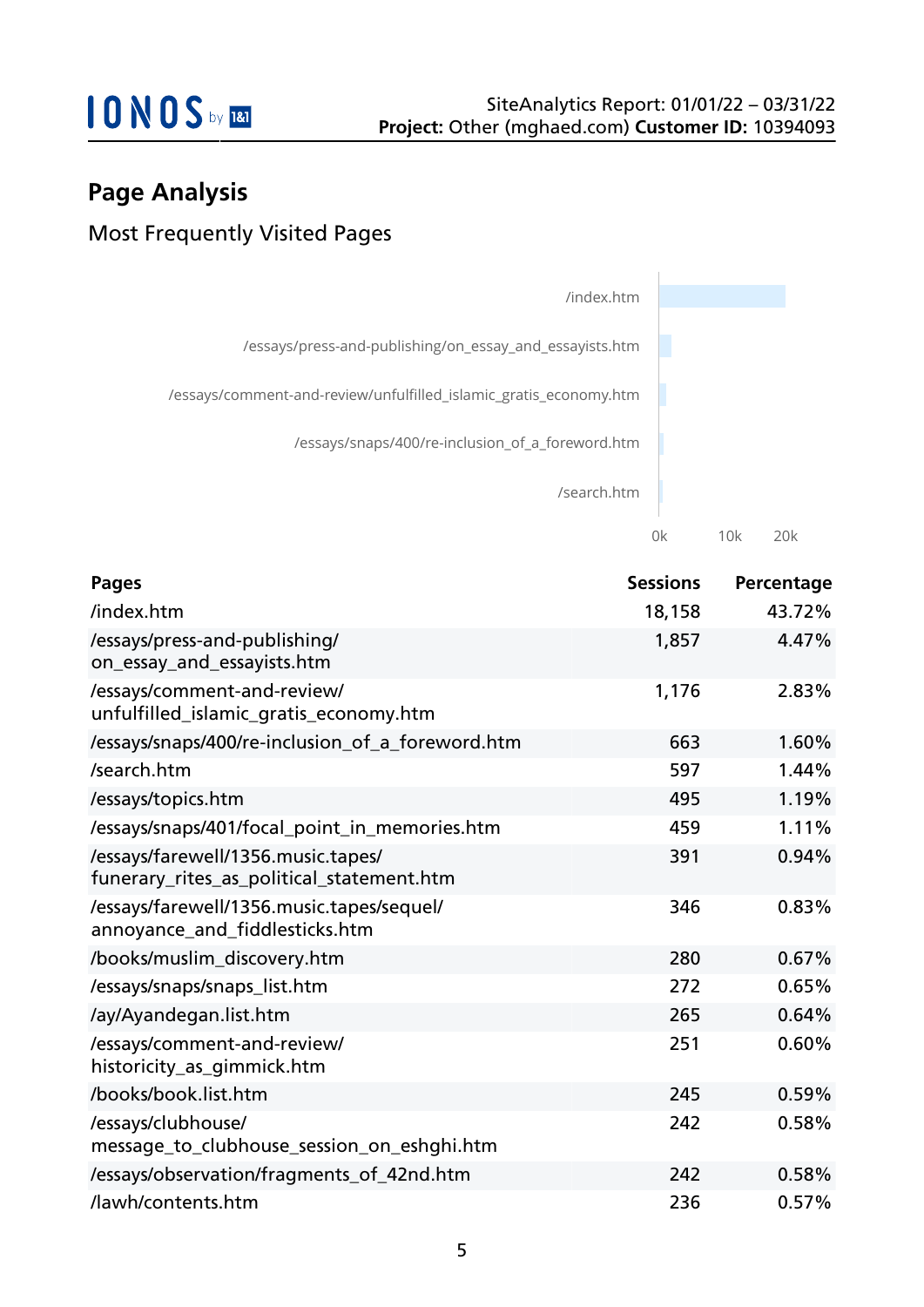| <b>Pages</b>                                                       | <b>Sessions</b> | Percentage |
|--------------------------------------------------------------------|-----------------|------------|
| /ay/chronicles/the_story_of_ayandegan_first_draft.htm              | 229             | 0.55%      |
| /essays/observation/ruby-anniversary-of-a-<br>revolution.htm       | 229             | 0.55%      |
| /books/german_counterculture.htm                                   | 218             | 0.52%      |
| /essays/comment-and-review/<br>memoirs_of_a_casual_'spy'.htm       | 213             | 0.51%      |
| /essays/snaps/400/continuity_or_repetition.htm                     | 205             | 0.49%      |
| /essays/observation/legacy_of_an_authoritarian.htm                 | 203             | 0.49%      |
| /books/injustice_ignorance&purgatory.htm                           | 198             | 0.48%      |
| /essays/farewell/rafsenjani_vs_yazdi.htm                           | 191             | 0.46%      |
| /essays/observation/birdie-nam-nam.htm                             | 187             | 0.45%      |
| /essays/memoirs/garrison_eggs.htm                                  | 178             | 0.43%      |
| /essays/snaps/97/autumn-of-drought-discontent-and-<br>methanol.htm | 174             | 0.42%      |
| /safar/safar.list.htm                                              | 174             | 0.42%      |
| /essays/snaps/98/no_buffer_zone_in_a_civil_war.htm                 | 172             | 0.41%      |
| /essays/observation/<br>monumental_splash_six_decades_on.htm       | 164             | 0.39%      |
| /essays/<br>snaps/99/'virgin_ironpants',_cricket_khan_and_madrasa  | 162             | 0.39%      |
| /essays/observation/<br>a_proactive_nuclear_retrospection.htm      | 160             | 0.39%      |
| /books/diaries&oblivion.htm                                        | 159             | 0.38%      |
| /interviews/Nostalgia/cinema-and-nostalgia.htm                     | 158             | 0.38%      |
| /lawh/editorial/list.htm                                           | 155             | 0.37%      |
| /essays/snaps/400/taxi_driver_as_observer.htm                      | 154             | 0.37%      |
| /books/political_ideologies.htm                                    | 153             | 0.37%      |
| /essays/observation/<br>improvisational_social_engineering.htm     | 149             | 0.36%      |
| /essays/snaps/98/shame_and_harakiri.htm                            | 138             | 0.33%      |
| /essays/farewell/Mahmud_Kianush.htm                                | 137             | 0.33%      |
| /essays/snaps/97/attribution_of_a_lampoon.htm                      | 137             | 0.33%      |
| /essays/farewell/Kani.htm                                          | 133             | 0.32%      |
| /safar/Safar09.htm                                                 | 130             | 0.31%      |
| /books/powers_of_press.htm                                         | 126             | 0.30%      |
| /books/guns_of_august.htm                                          | 125             | 0.30%      |
| /books/letters_from_kerman-to-dublin.htm                           | 125             | 0.30%      |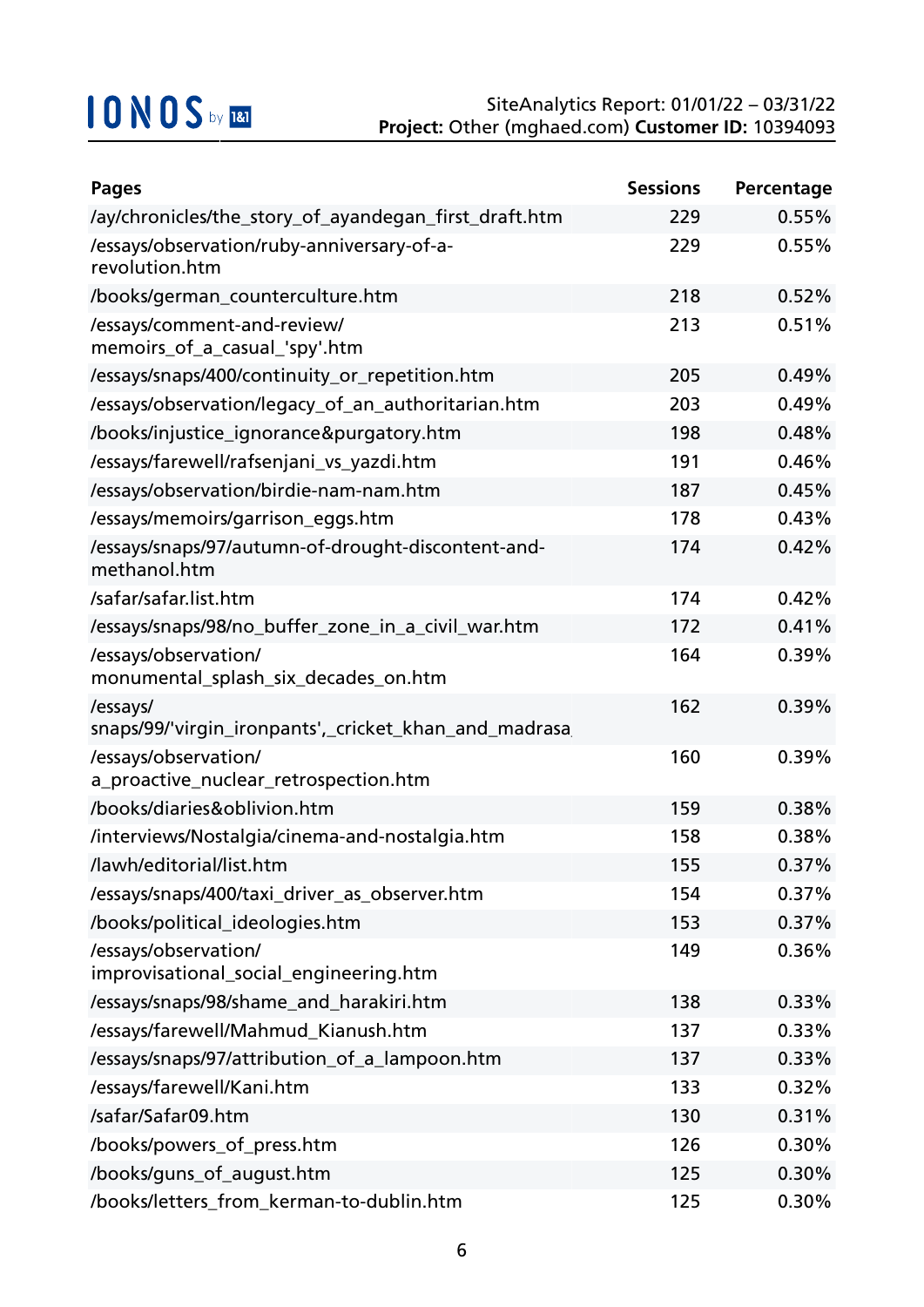| <b>Pages</b>                                                                | <b>Sessions</b> | Percentage |
|-----------------------------------------------------------------------------|-----------------|------------|
| /books/portrait_of_anarchist.htm                                            | 123             | 0.30%      |
| /essays/observation/<br>US_national_archive's_declassified_1963_message.htm | 123             | 0.30%      |
| /essays/snaps/97/money_laundering_as_rinsing.htm                            | 119             | 0.29%      |
| /essays/snaps/95/where_art_thou_Gabriel.htm                                 | 118             | 0.28%      |
| /essays/snaps/99/pillory_and_obscenity.htm                                  | 118             | 0.28%      |
| /books/grief_therapy.htm                                                    | 115             | 0.28%      |
| /essays/farewell/M_Zadeh.htm                                                | 115             | 0.28%      |
| /essays/snaps/99/instagram.rep/insta_stats.htm                              | 113             | 0.27%      |
| /essays/snaps/99/rockwool.htm                                               | 113             | 0.27%      |
| /supprt/int.htm                                                             | 113             | 0.27%      |
| /essays/farewell/<br>the_man_who_would_be_saviour.1.htm                     | 112             | 0.27%      |
| /books/our_man_in_cairo.htm                                                 | 110             | 0.26%      |
| /essays/snaps/99/tax_and_excise.htm                                         | 109             | 0.26%      |
| /essays/snaps/97/etymology_of_a_four-letter_word.htm                        | 108             | 0.26%      |
| /essays/snaps/92/new_filter_craze.htm                                       | 106             | 0.26%      |
| /supprt/int.Eng.htm                                                         | 106             | 0.26%      |
| /essays/snaps/95/14Mordad.htm                                               | 103             | 0.25%      |
| /essays/snaps/99/scottish_cultural_exports.htm                              | 101             | 0.24%      |
| /essays/snaps/99/noose_and_necks.htm                                        | 100             | 0.24%      |
| /essays/snaps/99/blue_nissan.htm                                            | 99              | 0.24%      |
| /essays/snaps/98/end_of_Berlin_wall.htm                                     | 96              | 0.23%      |
| /essays/snaps/91/salami_slicing.htm                                         | 95              | 0.23%      |
| /books/rosemary.htm                                                         | 94              | 0.23%      |
| /essays/snaps/99/letters_from_kerman_to_dublin.htm                          | 94              | 0.23%      |
| /essays/snaps/99/<br>asinine&bovine_words_in_Islamic_government_politics.   | 93              | 0.22%      |
| /lawh/editorial/lawh13.editorial.htm                                        | 93              | 0.22%      |
| /essays/observation/sweet-taste-of-white-meat.htm                           | 92              | 0.22%      |
| /essays/press-and-publishing/publisher_as_performer-<br>conductor.htm       | 91              | 0.22%      |
| /essays/observation/flex_thy_muscles.htm                                    | 90              | 0.22%      |
| /essays/snaps/99/chickens.htm                                               | 90              | 0.22%      |
| /essays/farewell/Najafi-Eco-Haykal-Lee/<br>four_more_departures.htm         | 89              | 0.21%      |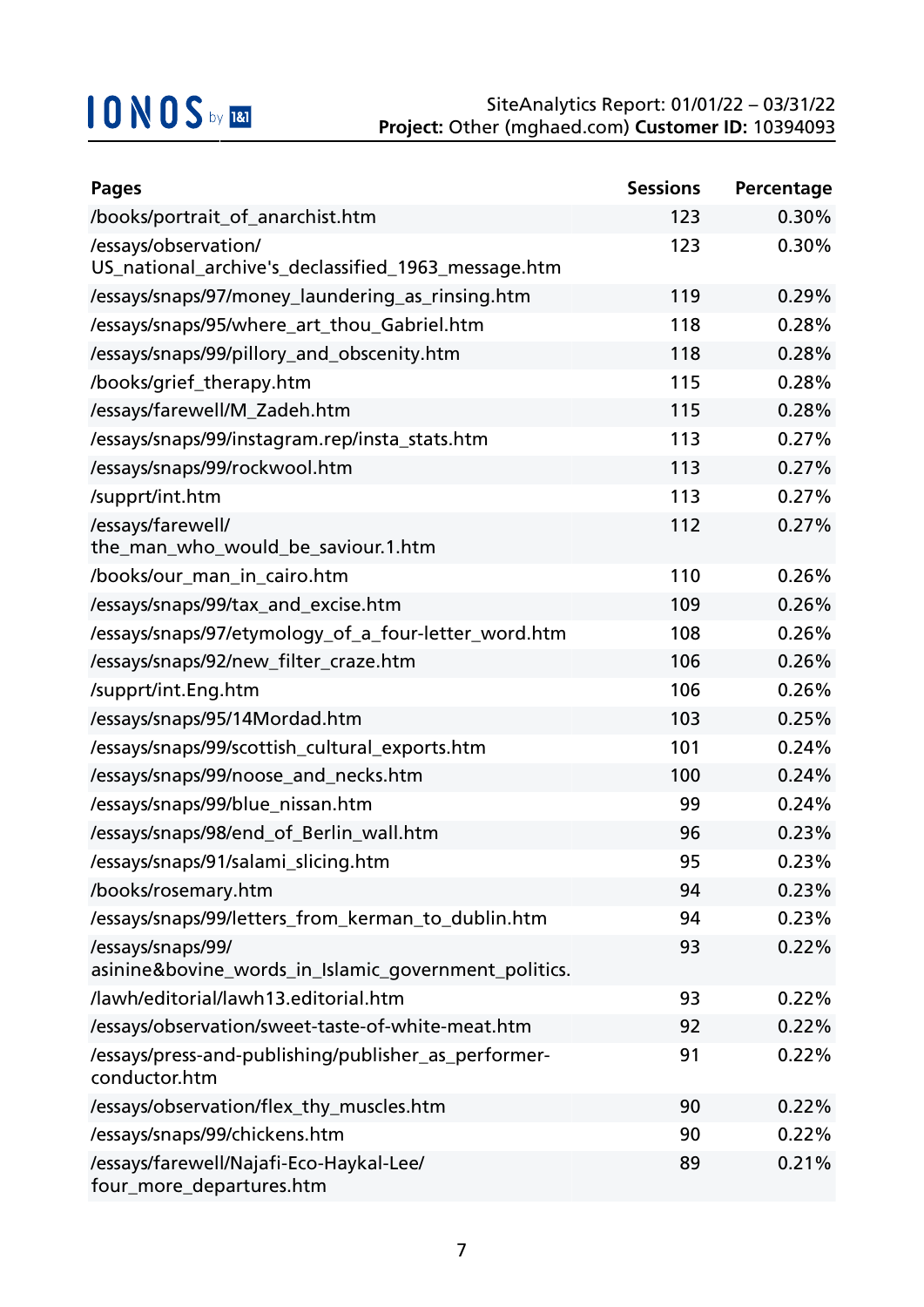| <b>Pages</b>                                                                        | <b>Sessions</b> | Percentage |
|-------------------------------------------------------------------------------------|-----------------|------------|
| /essays/snaps/96/                                                                   | 88              | 0.21%      |
| Our_MAN_in_Cairo.appendices3&4corrected.htm                                         |                 |            |
| /essays/snaps/96/history_in_the_making.htm                                          | 88              | 0.21%      |
| /essays/snaps/98/500k-meet-and-greet.htm                                            | 88              | 0.21%      |
| /interviews/Snobbery.Kargadan.Aban98.htm                                            | 88              | 0.21%      |
| /essays/comment-and-review/<br>Hemingway's_forgotten_pulp_fiction.htm               | 87              | 0.21%      |
| /essays/snaps/98/<br>lexicographers_and_political_correctness.htm                   | 85              | 0.20%      |
| /essays/snaps/98/hidden_stattistics.htm                                             | 83              | 0.20%      |
| /essays/snaps/97/Johnny_&_Mamud.htm                                                 | 80              | 0.19%      |
| /essays/snaps/98/Iran's_free_readers.htm                                            | 80              | 0.19%      |
| /essays/snaps/96/page_visitor_statistics.htm                                        | 79              | 0.19%      |
| /ay/precautionary_redaction_in_the_nick_of_time.htm                                 | 78              | 0.19%      |
| /essays/observation/swarm_sold_as_democracy.1.htm                                   | 78              | 0.19%      |
| /essays/snaps/98/Esfand98_election.htm                                              | 77              | 0.19%      |
| /essays/snaps/99/sombre_fiction_and_pressing_fact.htm                               | 77              | 0.19%      |
| /essays/snaps/98/books_in_time_of_corona.htm                                        | 76              | 0.18%      |
| /essays/snaps/98/devil's-advocate.htm                                               | 76              | 0.18%      |
| /essays/observation/bridge-and-beauty.htm                                           | 73              | 0.18%      |
| /essays/comment-and-review/<br>H.Shahidi_journalism_from_missiion_to_profession.htm | 72              | 0.17%      |
| /essays/observation/sarcasm_in_cyberspace.htm                                       | 70              | 0.17%      |
| /essays/comment-and-review/1340s_Nostalgia.htm                                      | 67              | 0.16%      |
| /lawh/memoirs/baniahmad.htm                                                         | 67              | 0.16%      |
| /lawh/u/fanni.memoirs1.htm                                                          | 67              | 0.16%      |
| /essays/snaps/90/degrees.htm                                                        | 65              | 0.16%      |
| /essays/observation/<br>exploring_long_hot_summer_of_adolescence.htm                | 62              | 0.15%      |
| /lawh/articles/bcc1.htm                                                             | 62              | 0.15%      |
| /essays/observation/yankee_and_hadj_agha-1.htm                                      | 60              | 0.14%      |
| /lawh/memoirs/vakil.htm                                                             | 59              | 0.14%      |
| /essays/comment-and-review/<br>on_reminiscences_of_a_disillusioned_visionary.1.htm  | 58              | 0.14%      |
| /lawh/articles/alice.htm                                                            | 57              | 0.14%      |
| /essays/comment-and-review/<br>decade_of_chaos_and_coma.1.htm                       | 52              | 0.13%      |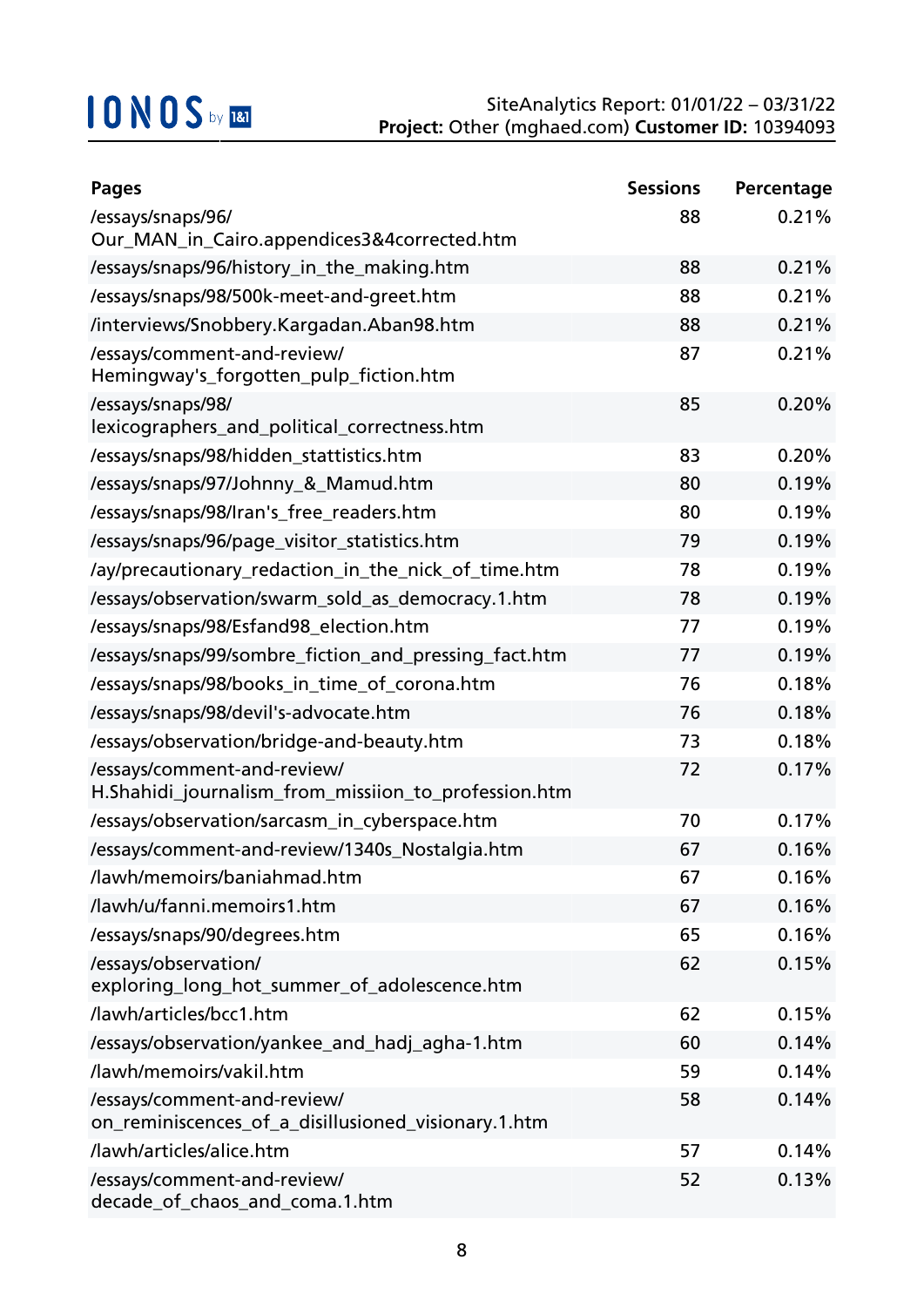| <b>Pages</b>                                                      | <b>Sessions</b> | Percentage |
|-------------------------------------------------------------------|-----------------|------------|
| /essays/farewell/last_fiddler.htm                                 | 50              | 0.12%      |
| /interviews/shamlu.htm                                            | 50              | 0.12%      |
| /lawh/memoirs/shamlu.htm                                          | 49              | 0.12%      |
| /lawh/u/fanni.htm                                                 | 49              | 0.12%      |
| /books/ideologies.int.htm                                         | 48              | 0.12%      |
| /essays/snaps/94/Evin-gold-rush.htm                               | 48              | 0.12%      |
| /lawh/articles/IQ.htm                                             | 48              | 0.12%      |
| /ay/Bestsellers_58.htm                                            | 46              | 0.11%      |
| /ay/on_looting-1.htm                                              | 46              | 0.11%      |
| /lawh/u/Siasi.htm                                                 | 46              | 0.11%      |
| /essays/farewell/<br>the_man_who_would_be_saviour.2.htm           | 43              | 0.10%      |
| /essays/observation/post-splash_observations.htm                  | 42              | 0.10%      |
| /lawh/memoirs/Said2.htm                                           | 42              | 0.10%      |
| /interviews/zamaneh.htm                                           | 41              | 0.10%      |
| /lawh/memoirs/jordan.htm                                          | 41              | 0.10%      |
| /lawh/memoirs/malkam-nuri.htm                                     | 41              | 0.10%      |
| /ay/prison_memoirs-1.htm                                          | 40              | 0.10%      |
| /essays/farewell/Death_of_a_compulsive_preacher--<br>Epilogue.htm | 40              | 0.10%      |
| /essays/snaps/88/oriana.htm                                       | 40              | 0.10%      |
| /lawh/memoirs/lili.htm                                            | 40              | 0.10%      |
| /essays/observation/o_for_outrage.htm                             | 39              | 0.09%      |
| /lawh/memoirs/atashi.htm                                          | 39              | 0.09%      |
| /ay/subcultures.2.htm                                             | 38              | 0.09%      |
| /essays/observation/Insoluble_dilemma_of_Ingilis.htm              | 38              | 0.09%      |
| /books/rise&fall_of_great_powers.htm                              | 36              | 0.09%      |
| /essays/observation/2013_presidential_election.htm                | 36              | 0.09%      |
| /essays/observation/swarm_sold_as_democracy.2.htm                 | 36              | 0.09%      |
| /lawh/memoirs/belle_epoque.htm                                    | 36              | 0.09%      |
| /books/tom_paine.htm                                              | 35              | 0.08%      |
| /essays/farewell/<br>wonderful_ascendency_of_an_ayatollah-1.htm   | 35              | 0.08%      |
| /ay/earlier_days_of_remains_of_future.htm                         | 33              | 0.08%      |
| /essays/farewell/Death_of_a_compulsive_preacher.htm               | 33              | 0.08%      |
| /essays/farewell/signor_f_humanite.1.htm                          | 32              | 0.08%      |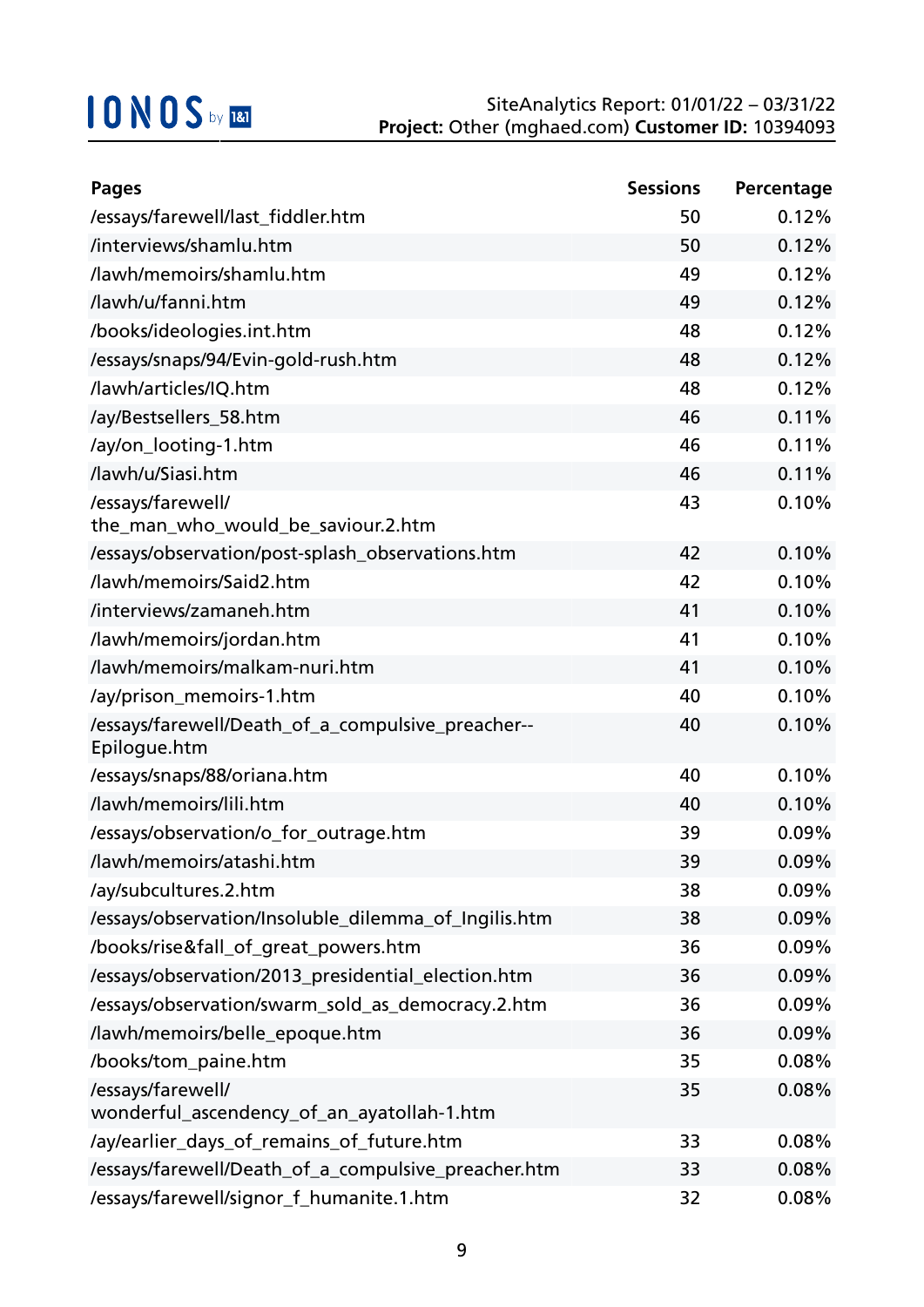| <b>Pages</b>                                                                       | <b>Sessions</b> | Percentage |
|------------------------------------------------------------------------------------|-----------------|------------|
| /essays/observation/august_blues.htm                                               | 32              | 0.08%      |
| /essays/observation/breakfast_ruminations.htm                                      | 32              | 0.08%      |
| /interviews/mehrnameh.interview.mordad89.htm                                       | 32              | 0.08%      |
| /essays/farewell/<br>the_man_who_would_be_saviour.3.htm                            | 31              | 0.07%      |
| /essays/observation/visa.htm                                                       | 30              | 0.07%      |
| /interviews/essay_as_genre.htm                                                     | 30              | 0.07%      |
| /interviews/zolm.shargh.89.htm                                                     | 30              | 0.07%      |
| /essays/snaps/91/lost_in_translation.htm                                           | 29              | 0.07%      |
| /essays/comment-and-review/<br>on_reminiscences_of_a_disillusioned_visionary.3.htm | 27              | 0.07%      |
| /essays/observation/yankee_and_hadj_agha-3.htm                                     | 27              | 0.07%      |
| /lawh/articles/mojtahedi.review.htm                                                | 27              | 0.07%      |
| /ay/prison_memoirs-2.htm                                                           | 26              | 0.06%      |
| /safar/Safar10.htm                                                                 | 25              | 0.06%      |
| /essays/farewell/signor_f_humanite.2.htm                                           | 24              | 0.06%      |
| /essays/observation/bad_news_for_democracy.1.htm                                   | 24              | 0.06%      |
| /essays/observation/yankee_and_hadj_agha-2.htm                                     | 24              | 0.06%      |
| /essays/observation/August_blues2.htm                                              | 23              | 0.06%      |
| /lawh/editorial/lawh2.editorial.htm                                                | 23              | 0.06%      |
| /lawh/memoirs/einstein_ghani.htm                                                   | 23              | 0.06%      |
| /ay/shock-1.htm                                                                    | 22              | 0.05%      |
| /essays/farewell/ennui_as_world_outlook.htm                                        | 22              | 0.05%      |
| /essays/observation/<br>arabesque_islamesque_burlesque.htm                         | 22              | 0.05%      |
| /essays/observation/relatively_midnight.htm                                        | 22              | 0.05%      |
| /essays/comment-and-review/Naderpour.htm                                           | 21              | 0.05%      |
| /essays/snaps/90/sunnyvale.htm                                                     | 21              | 0.05%      |
| /interviews/<br>roots_of_islamic_hostility_towards_west.htm                        | 21              | 0.05%      |
| /lawh/Hossein Shahidi Journalism in Iran/<br>From_Mission_to_Profession.htm        | 21              | 0.05%      |
| /safar/imam_and_indian.1.htm                                                       | 21              | 0.05%      |
| /books/death_in_family.htm                                                         | 20              | 0.05%      |
| /essays/farewell/<br>wonderful_ascendency_of_an_ayatollah-3.htm                    | 20              | 0.05%      |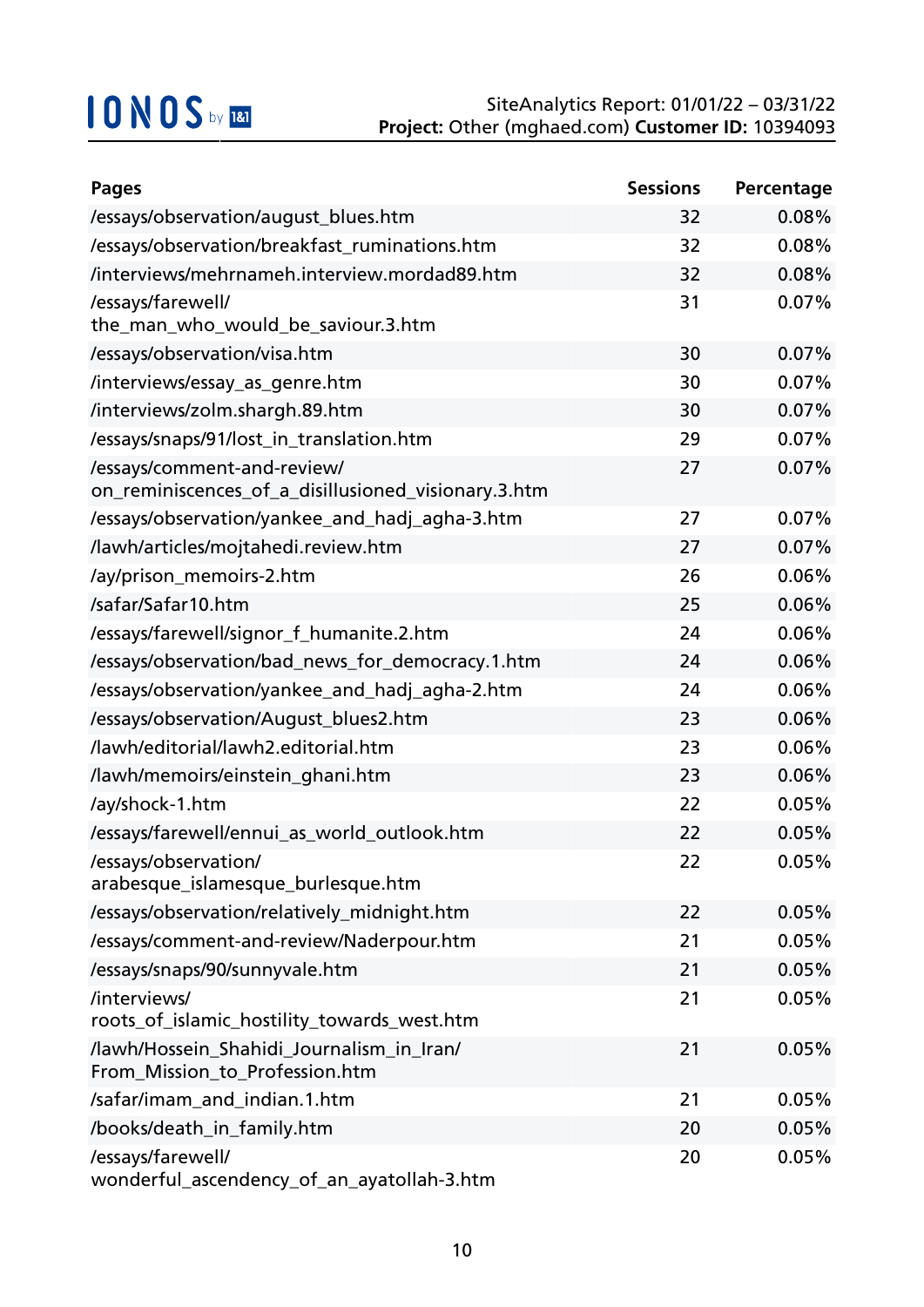| <b>Pages</b>                                                                       | <b>Sessions</b> | Percentage |
|------------------------------------------------------------------------------------|-----------------|------------|
| /essays/observation/<br>fallacies_and_conceps_in_race_and_ethnicity.htm            | 20              | 0.05%      |
| /lawh/articles/brecht.htm                                                          | 20              | 0.05%      |
| /lawh/memoirs/educators_and_educated.htm                                           | 20              | 0.05%      |
| /speeches/unrealizable_dream.htm                                                   | 20              | 0.05%      |
| /essays/comment-and-review/<br>on_reminiscences_of_a_disillusioned_visionary.2.htm | 19              | 0.05%      |
| /essays/comment-and-review/<br>shaban_the_brainless.htm                            | 19              | 0.05%      |
| /essays/farewell/MSahabi.htm                                                       | 19              | 0.05%      |
| /essays/snaps/89/ghavaed.htm                                                       | 19              | 0.05%      |
| /essays/snaps/90/books_as_decoration.htm                                           | 19              | 0.05%      |
| /interviews/literacy.htm                                                           | 19              | 0.05%      |
| /lawh/u/shiraz.memoirs.3.htm                                                       | 19              | 0.05%      |
| /ay/on_looting-2.htm                                                               | 18              | 0.04%      |
| /essays/comment-and-review/<br>decade_of_chaos_and_coma.3.htm                      | 18              | 0.04%      |
| /essays/observation/garrisonville.htm                                              | 18              | 0.04%      |
| /essays/observation/party.htm                                                      | 18              | 0.04%      |
| /essays/snaps/94/temporal_world_as_self-service.htm                                | 18              | 0.04%      |
| /interviews/translation.htm                                                        | 18              | 0.04%      |
| /lawh/articles/Seminary.htm                                                        | 18              | 0.04%      |
| /lawh/interviews/int.Ziba.htm                                                      | 18              | 0.04%      |
| /lawh/interviews/int.sorush.htm                                                    | 18              | 0.04%      |
| /safar/Safar05.htm                                                                 | 18              | 0.04%      |
| /ay/prison_memoirs-3.htm                                                           | 17              | 0.04%      |
| /essays/memoirs/schooling_as_a_bad_dream.htm                                       | 17              | 0.04%      |
| /essays/observation/<br>homo_toileticus_as_nomenklatura.htm                        | 17              | 0.04%      |
| /essays/press-and-publishing/16_years_on.htm                                       | 17              | 0.04%      |
| /essays/snaps/87/kish.htm                                                          | 17              | 0.04%      |
| /essays/university/azad.htm                                                        | 17              | 0.04%      |
| /interviews/disclaimer.htm                                                         | 17              | 0.04%      |
| /lawh/articles/Brutalisation of Iranian Society.htm                                | 17              | 0.04%      |
| /lawh/articles/nasseri.myths.htm                                                   | 17              | 0.04%      |
| /safar/Safar07.htm                                                                 | 17              | 0.04%      |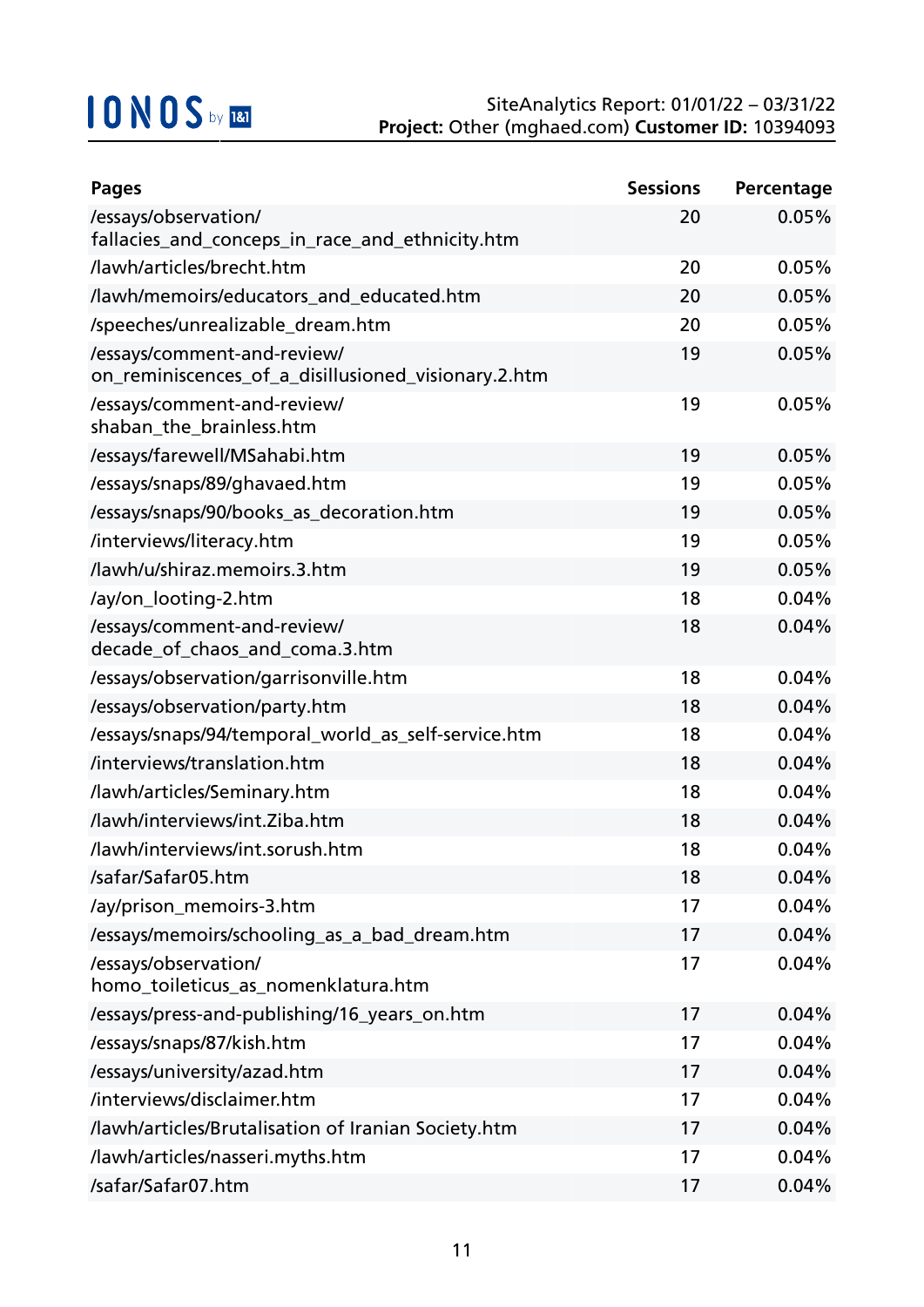| <b>Pages</b>                                                    | <b>Sessions</b> | Percentage |
|-----------------------------------------------------------------|-----------------|------------|
| /safar/Safar11.htm                                              | 17              | 0.04%      |
| /essays/comment-and-review/e.said1.htm                          | 16              | 0.04%      |
| /essays/snaps/92/pajamas.htm                                    | 16              | 0.04%      |
| /lawh/articles/history_textbook2.htm                            | 16              | 0.04%      |
| /lawh/u/sharif.memoirs.htm                                      | 16              | 0.04%      |
| /safar/Safar02.htm                                              | 16              | 0.04%      |
| /safar/safar25.htm                                              | 16              | 0.04%      |
| /essays/comment-and-review/<br>decade_of_chaos_and_coma.2.htm   | 15              | 0.04%      |
| /essays/comment-and-review/<br>decade_of_chaos_and_coma.5.htm   | 15              | 0.04%      |
| /essays/farewell/<br>wonderful_ascendency_of_an_ayatollah-2.htm | 15              | 0.04%      |
| /essays/snaps/87/lefaaf.htm                                     | 15              | 0.04%      |
| /essays/snaps/88/entebaah.htm                                   | 15              | 0.04%      |
| /essays/snaps/90/semiotics_of_chelow_kabab.htm                  | 15              | 0.04%      |
| /essays/snaps/91/desperation.htm                                | 15              | 0.04%      |
| /interviews/imponderable_future.htm                             | 15              | 0.04%      |
| /lawh/interviews/int.maleki.htm                                 | 15              | 0.04%      |
| /safar/Safar08.htm                                              | 15              | 0.04%      |
| /essays/observation/sardar_in_bordello.1.htm                    | 14              | 0.03%      |
| /essays/observation/strangers_in_the_night.htm                  | 14              | 0.03%      |
| /essays/observation/velvet_and_gunny-3.htm                      | 14              | 0.03%      |
| /essays/snaps/90/ethnic_jokes.htm                               | 14              | 0.03%      |
| /interviews/newspaper_as_vaccine.htm                            | 14              | 0.03%      |
| /safar/Safar04.htm                                              | 14              | 0.03%      |
| /safar/safar17.htm                                              | 14              | 0.03%      |
| /essays/farewell/signor_f_humanite.4.htm                        | 13              | 0.03%      |
| /essays/memoirs/hunting_as_atavistic_luxury.htm                 | 13              | 0.03%      |
| /essays/snaps/89/hostesses.htm                                  | 13              | 0.03%      |
| /essays/snaps/90/crows_and_gladiators.htm                       | 13              | 0.03%      |
| /essays/snaps/90/pilaf.htm                                      | 13              | 0.03%      |
| /essays/snaps/91/Happy_birthday_Vladimir_Ilych.htm              | 13              | 0.03%      |
| /lawh/articles/history_textbook1.htm                            | 13              | 0.03%      |
| /lawh/memoirs/ahuramazda.htm                                    | 13              | 0.03%      |
| /safar/Safar03.htm                                              | 13              | 0.03%      |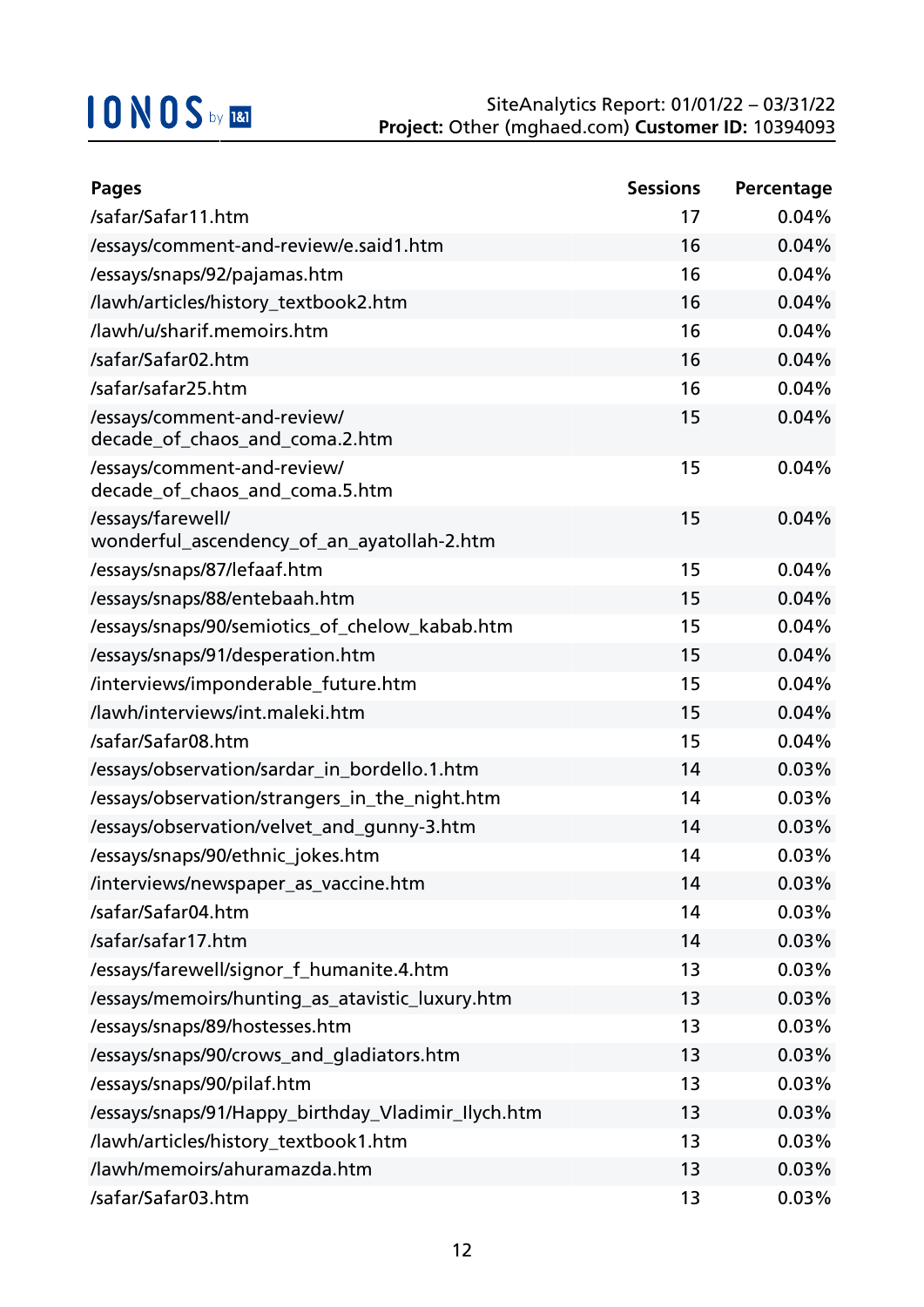| <b>Pages</b>                                                                       | <b>Sessions</b> | Percentage |
|------------------------------------------------------------------------------------|-----------------|------------|
| /safar/imam_and_indian.2.htm                                                       | 13              | 0.03%      |
| /essays/comment-and-review/<br>on_reminiscences_of_a_disillusioned_visionary.4.htm | 12              | 0.03%      |
| /essays/farewell/Rendez-vous.htm                                                   | 12              | 0.03%      |
| /essays/observation/4+1_horsemen_of_apocalypse.htm                                 | 12              | 0.03%      |
| /essays/observation/idleness.htm                                                   | 12              | 0.03%      |
| /essays/observation/long-range_short-waves.htm                                     | 12              | 0.03%      |
| /essays/observation/moral.suspension.htm                                           | 12              | 0.03%      |
| /essays/observation/<br>occupational_hazards_of_oratory.htm                        | 12              | 0.03%      |
| /essays/observation/velvet_and_gunny-1.htm                                         | 12              | 0.03%      |
| /essays/snaps/89/govaresh.htm                                                      | 12              | 0.03%      |
| /essays/snaps/89/rhyme.htm                                                         | 12              | 0.03%      |
| /essays/snaps/93/public_opinion.htm                                                | 12              | 0.03%      |
| /essays/university/social_engineering.1.htm                                        | 12              | 0.03%      |
| /interviews/travellers&travelling.htm                                              | 12              | 0.03%      |
| /lawh/editorial/lawh1.editorial.htm                                                | 12              | 0.03%      |
| /lawh/interviews/int.mardiha.htm                                                   | 12              | 0.03%      |
| /lawh/interviews/int.shahidi.htm                                                   | 12              | 0.03%      |
| /lawh/memoirs/drucker.htm                                                          | 12              | 0.03%      |
| /lawh/u/fanni.memoirs2.htm                                                         | 12              | 0.03%      |
| /safar/Safar14.htm                                                                 | 12              | 0.03%      |
| /books/Injustice/chapters.htm                                                      | 11              | 0.03%      |
| /essays/comment-and-review/<br>decade_of_chaos_and_coma.4.htm                      | 11              | 0.03%      |
| /essays/farewell/signor_f_humanite.3.htm                                           | 11              | 0.03%      |
| /essays/observation/along_pavement.htm                                             | 11              | 0.03%      |
| /essays/observation/flight_of_ostrich-1.htm                                        | 11              | 0.03%      |
| /essays/observation/millenarianism-1.htm                                           | 11              | 0.03%      |
| /essays/observation/precedence.htm                                                 | 11              | 0.03%      |
| /essays/observation/raspberry.htm                                                  | 11              | 0.03%      |
| /essays/press-and-publishing/books&bookers.htm                                     | 11              | 0.03%      |
| /essays/press-and-publishing/ketab.jome.htm                                        | 11              | 0.03%      |
| /essays/snaps/89/letters.htm                                                       | 11              | 0.03%      |
| /lawh/articles/boardingHouse.htm                                                   | 11              | 0.03%      |
| /lawh/articles/google_trends.htm                                                   | 11              | 0.03%      |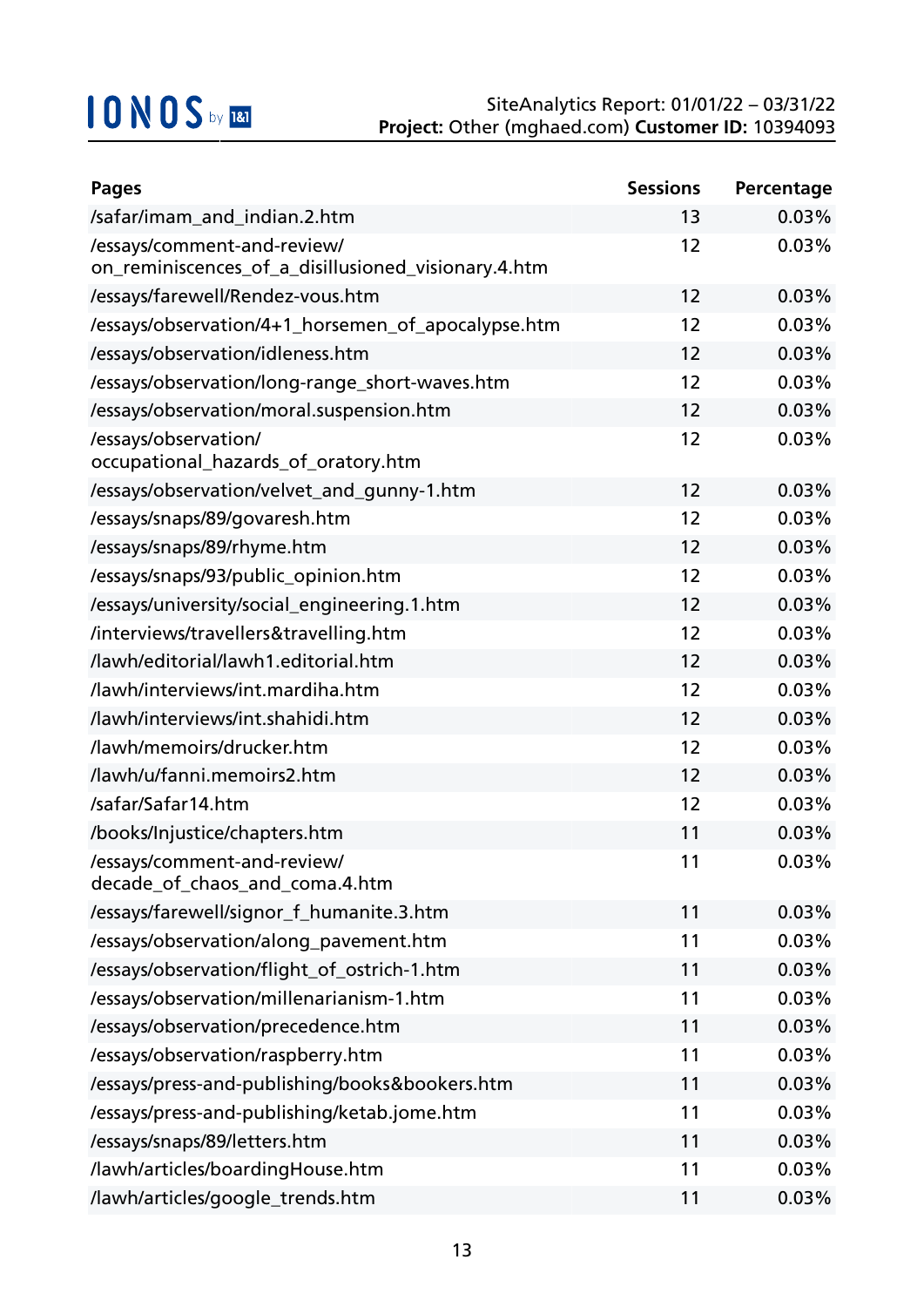| <b>Pages</b>                                                                | <b>Sessions</b> | Percentage |
|-----------------------------------------------------------------------------|-----------------|------------|
| /lawh/interviews/students_18Tir_Part1.htm                                   | 11              | 0.03%      |
| /safar/Safar01.htm                                                          | 11              | 0.03%      |
| /safar/Safar06.htm                                                          | 11              | 0.03%      |
| /books/student_revolt_epilogue.htm                                          | 10              | 0.02%      |
| /essays/observation/aliens_in_closet.htm                                    | 10              | 0.02%      |
| /essays/observation/h_non_faber.1.htm                                       | 10              | 0.02%      |
| /essays/observation/<br>private_lives_public_domains.1.htm                  | 10              | 0.02%      |
| /essays/snaps/87/khateraat.htm                                              | 10              | 0.02%      |
| /essays/snaps/87/seraahat.htm                                               | 10              | 0.02%      |
| /essays/snaps/90/list.90.htm                                                | 10              | 0.02%      |
| /essays/snaps/90/water_play.htm                                             | 10              | 0.02%      |
| /essays/snaps/94/quasi-aryan_mufti_meets_fuhrer.htm                         | 10              | 0.02%      |
| /essays/snaps/94/virtual_manipulation.htm                                   | 10              | 0.02%      |
| /lawh/interviews/students_18Tir_Part2.htm                                   | 10              | 0.02%      |
| /safar/Safar13.htm                                                          | 10              | 0.02%      |
| /safar/safar24.htm                                                          | 10              | 0.02%      |
| /speeches/congestion_of_concepts.htm                                        | 10              | 0.02%      |
| /essays/comment-and-review/<br>a_magnificence_punctured_in_pulp_fiction.htm | 9               | 0.02%      |
| /essays/observation/fellin&pope.htm                                         | 9               | 0.02%      |
| /essays/observation/sardar_in_bordello-2.htm                                | 9               | 0.02%      |
| /essays/snaps/87/movafaghyat.htm                                            | 9               | 0.02%      |
| /essays/snaps/90/legal_precedence_diplomatic_<br>policy.htm                 | 9               | 0.02%      |
| /essays/snaps/90/migration.htm                                              | 9               | 0.02%      |
| /essays/snaps/90/statuette.htm                                              | 9               | 0.02%      |
| /essays/snaps/91/pleats_atop.htm                                            | 9               | 0.02%      |
| /essays/snaps/93/ordeal.htm                                                 | 9               | 0.02%      |
| /lawh/memoirs/old_textbook.htm                                              | 9               | 0.02%      |
| /lawh/u/fanni.memoirs3.htm                                                  | 9               | 0.02%      |
| /books/great_powers.htm                                                     | 8               | 0.02%      |
| /essays/comment-and-review/Kambiz.htm                                       | 8               | 0.02%      |
| /essays/comment-and-review/history&accessories.htm                          | 8               | 0.02%      |
| /essays/comment-and-review/national_library.htm                             | 8               | 0.02%      |
| /essays/comment-and-review/soosk_cartoon.htm                                | 8               | 0.02%      |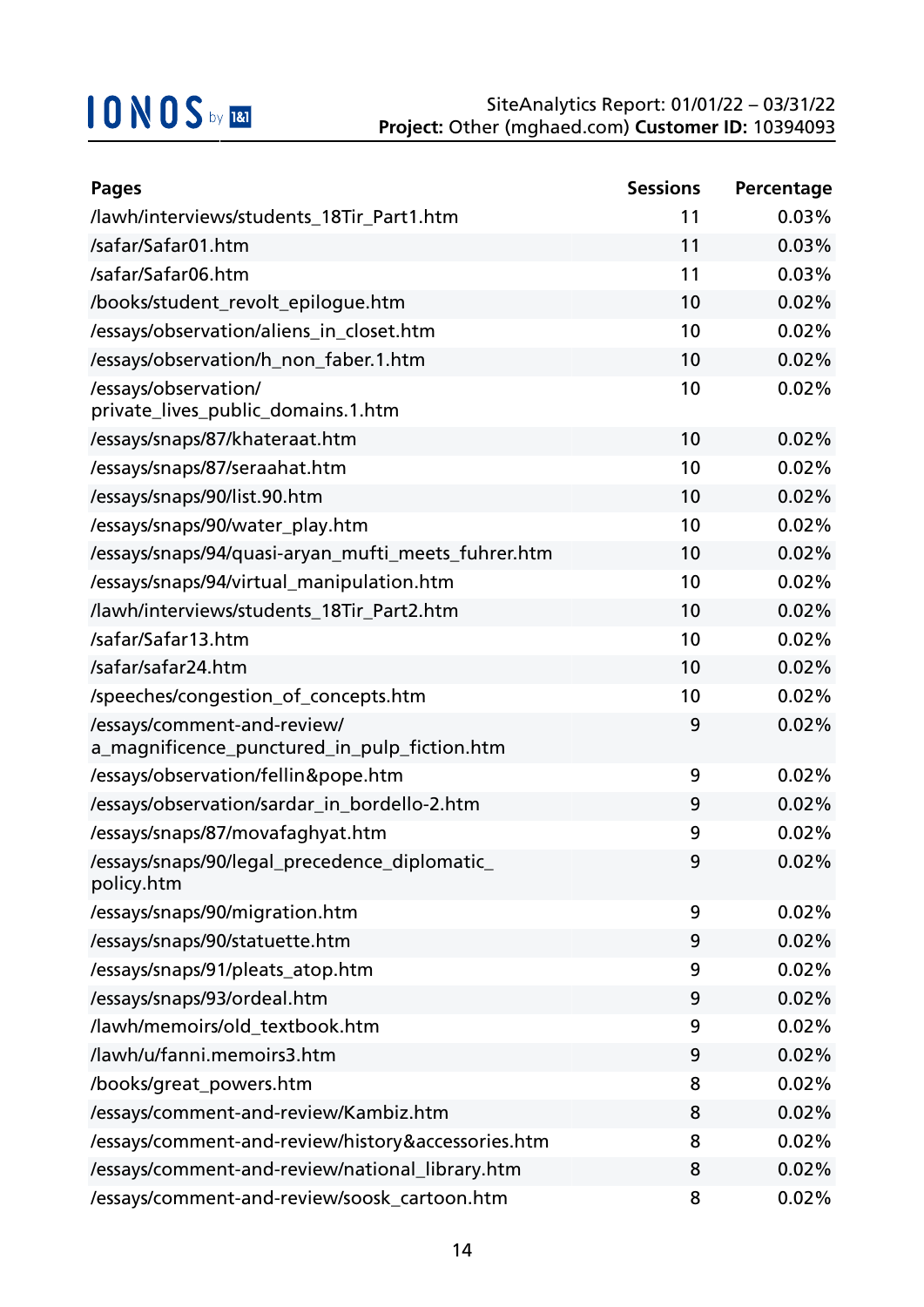| <b>Pages</b>                                            | <b>Sessions</b> | Percentage |
|---------------------------------------------------------|-----------------|------------|
| /essays/observation/historical_memeory.htm              | 8               | 0.02%      |
| /essays/observation/persia_persian_perchic.htm          | 8               | 0.02%      |
| /essays/observation/velvet_and_gunny-2.htm              | 8               | 0.02%      |
| /essays/press-and-publishing/<br>book_market_enigma.htm | 8               | 0.02%      |
| /essays/snaps/88/nayrang.htm                            | 8               | 0.02%      |
| /essays/snaps/88/personage.htm                          | 8               | 0.02%      |
| /essays/snaps/89/lawh_logo.htm                          | 8               | 0.02%      |
| /essays/snaps/89/swallows.htm                           | 8               | 0.02%      |
| /essays/snaps/90/absolution.htm                         | 8               | 0.02%      |
| /essays/snaps/90/demise_of_Daneshvar.htm                | 8               | 0.02%      |
| /essays/snaps/90/lobster.htm                            | 8               | 0.02%      |
| /essays/snaps/91/courtesy_on_Titanic.htm                | 8               | 0.02%      |
| /essays/snaps/91/list.91.htm                            | 8               | 0.02%      |
| /interviews/history_textbook3.htm                       | 8               | 0.02%      |
| /lawh/articles/bcc3.htm                                 | 8               | 0.02%      |
| /lawh/articles/haghani.htm                              | 8               | 0.02%      |
| /lawh/articles/medical_education.htm                    | 8               | 0.02%      |
| /lawh/articles/mojtahedi.faryar.htm                     | 8               | 0.02%      |
| /lawh/editorial/lawh3.editorial.htm                     | 8               | 0.02%      |
| /lawh/u/shiraz.memoirs.1.htm                            | 8               | 0.02%      |
| /safar/Safar16.htm                                      | 8               | 0.02%      |
| /safar/safar19.htm                                      | 8               | 0.02%      |
| /safar/safar22.htm                                      | 8               | 0.02%      |
| /safar/safar23.htm                                      | 8               | 0.02%      |
| /speeches/campus&grass_roots.htm                        | 8               | 0.02%      |
| /speeches/historical_mission.htm                        | 8               | 0.02%      |
| /essays/comment-and-review/panic.htm                    | 7               | 0.02%      |
| /essays/farewell/akbar-rafsenjani-obituary.htm          | 7               | 0.02%      |
| /essays/observation/bad_news_for_democracy.2.htm        | 7               | 0.02%      |
| /essays/observation/football.htm                        | 7               | 0.02%      |
| /essays/observation/immigrants&invaders.htm             | 7               | 0.02%      |
| /essays/observation/search.htm                          | 7               | 0.02%      |
| /essays/observation/stadtbauwelt.htm                    | 7               | 0.02%      |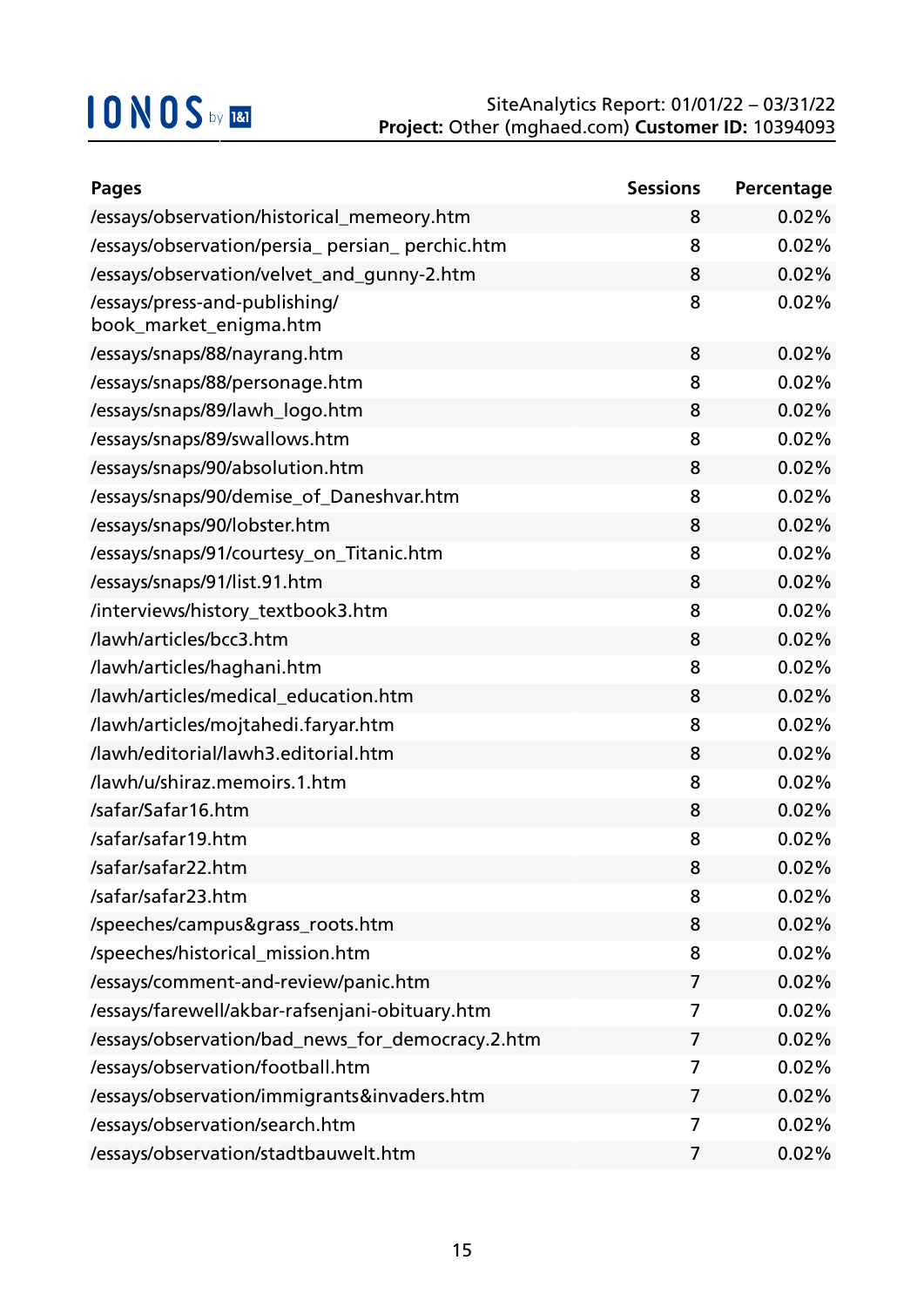| <b>Pages</b>                                     | <b>Sessions</b> | Percentage |
|--------------------------------------------------|-----------------|------------|
| /essays/observation/                             | 7               | 0.02%      |
| subcultures_in_revelry&mourning.htm              |                 |            |
| /essays/snaps/87/darkhaast.htm                   | $\overline{7}$  | 0.02%      |
| /essays/snaps/87/malekaane.htm                   | 7               | 0.02%      |
| /essays/snaps/87/taghbeeh.htm                    | $\overline{7}$  | 0.02%      |
| /essays/snaps/88/nameh.htm                       | 7               | 0.02%      |
| /essays/snaps/89/Cyrus_cylinder.htm              | 7               | 0.02%      |
| /essays/snaps/89/Marcello Mastroiani.htm         | 7               | 0.02%      |
| /essays/snaps/89/lotfan.htm                      | $\overline{7}$  | 0.02%      |
| /essays/snaps/90/banks.htm                       | 7               | 0.02%      |
| /essays/snaps/90/names.htm                       | $\overline{7}$  | 0.02%      |
| /essays/snaps/90/rooftops.2.htm                  | 7               | 0.02%      |
| /essays/snaps/90/turkish_bath.htm                | $\overline{7}$  | 0.02%      |
| /essays/snaps/91/cartoons.htm                    | 7               | 0.02%      |
| /essays/snaps/91/wanted.htm                      | 7               | 0.02%      |
| /essays/snaps/92/Saint_Jinnless.htm              | 7               | 0.02%      |
| /essays/snaps/93/never_meet_your_heroes.htm      | 7               | 0.02%      |
| /essays/snaps/94/death_in_AmirKabir.htm          | 7               | 0.02%      |
| /essays/snaps/94/on_ghost_writer.htm             | 7               | 0.02%      |
| /essays/university/from_paris_to_tehran.htm      | 7               | 0.02%      |
| /interviews/queer_art_of_translation_in_Iran.htm | $\overline{7}$  | 0.02%      |
| /lawh/editorial/lawh14.editorial.htm             | 7               | 0.02%      |
| /lawh/editorial/lawh6.editorial.htm              | 7               | 0.02%      |
| /safar/Safar12.htm                               | 7               | $0.02\%$   |
| /safar/safar20.htm                               | 7               | 0.02%      |
| /safar/safar21.htm                               | 7               | 0.02%      |
| /speeches/political_educaion.htm                 | 7               | 0.02%      |
| /essays/comment-and-review/Rumi.htm              | 6               | 0.01%      |
| /essays/comment-and-review/hafiz.htm             | 6               | 0.01%      |
| /essays/observation/fake&genuine.htm             | 6               | 0.01%      |
| /essays/observation/millenarianism-2.htm         | 6               | 0.01%      |
| /essays/observation/showcase&closet.htm          | 6               | 0.01%      |
| /essays/observation/tunnel_end.htm               | 6               | 0.01%      |
| /essays/press-and-publishing/bookyism.htm        | 6               | 0.01%      |
| /essays/press-and-publishing/press_law.htm       | 6               | 0.01%      |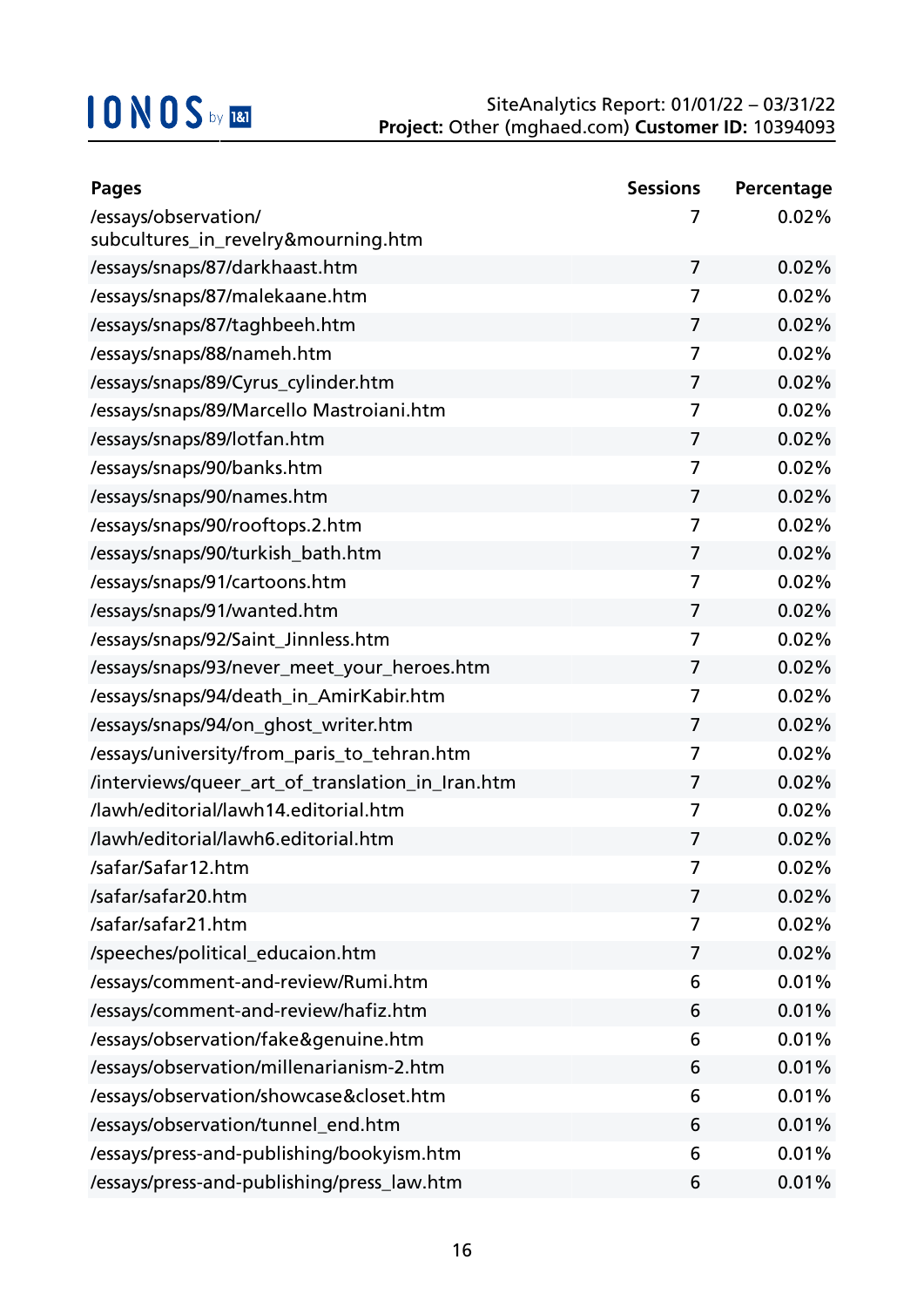| <b>Pages</b>                                               | <b>Sessions</b> | Percentage |
|------------------------------------------------------------|-----------------|------------|
| /essays/snaps/87/alghaab.htm                               | 6               | 0.01%      |
| /essays/snaps/87/ghalat.htm                                | 6               | 0.01%      |
| /essays/snaps/87/makhzan.htm                               | 6               | 0.01%      |
| /essays/snaps/88/gin.htm                                   | 6               | 0.01%      |
| /essays/snaps/88/jaleseh.htm                               | 6               | 0.01%      |
| /essays/snaps/88/khar.htm                                  | 6               | 0.01%      |
| /essays/snaps/88/mottahed.htm                              | 6               | 0.01%      |
| /essays/snaps/88/nardeh.htm                                | 6               | 0.01%      |
| /essays/snaps/88/shilter.htm                               | 6               | 0.01%      |
| /essays/snaps/89/baaznegari.htm                            | 6               | 0.01%      |
| /essays/snaps/89/dar.raasta.htm                            | 6               | 0.01%      |
| /essays/snaps/89/list.htm                                  | 6               | 0.01%      |
| /essays/snaps/89/map.htm                                   | 6               | 0.01%      |
| /essays/snaps/89/mohebat.htm                               | 6               | 0.01%      |
| /essays/snaps/89/paakat.htm                                | 6               | 0.01%      |
| /essays/snaps/89/poem_as_graffiti.htm                      | 6               | 0.01%      |
| /essays/snaps/89/statues.htm                               | 6               | 0.01%      |
| /essays/snaps/90/das_Feld.htm                              | 6               | 0.01%      |
| /essays/snaps/90/rooftops.htm                              | 6               | 0.01%      |
| /essays/snaps/91/shock_absorber.htm                        | 6               | 0.01%      |
| /essays/snaps/92/Tehran_The_way_we_were.htm                | 6               | 0.01%      |
| /essays/snaps/92/a_ragtag_band_of_VIPs.htm                 | 6               | 0.01%      |
| /essays/university/social_engineering.2.htm                | 6               | 0.01%      |
| /lawh/editorial/lawh11.editorial.htm                       | 6               | 0.01%      |
| /lawh/editorial/lawh12.editorial.htm                       | 6               | 0.01%      |
| /lawh/editorial/lawh15.editorial.htm                       | 6               | 0.01%      |
| /lawh/editorial/lawh4.editorial.htm                        | 6               | 0.01%      |
| /safar/Safar15.htm                                         | 6               | 0.01%      |
| /essays/observation/h_non_faber.2.htm                      | 5               | 0.01%      |
| /essays/observation/summer_of_wrath.htm                    | 5               | 0.01%      |
| /essays/press-and-publishing/<br>iranian_law&media.per.htm | 5               | 0.01%      |
| /essays/snaps/88/aah.htm                                   | 5               | 0.01%      |
| /essays/snaps/88/dar.panaah.htm                            | 5               | 0.01%      |
| /essays/snaps/88/kheng.htm                                 | 5               | 0.01%      |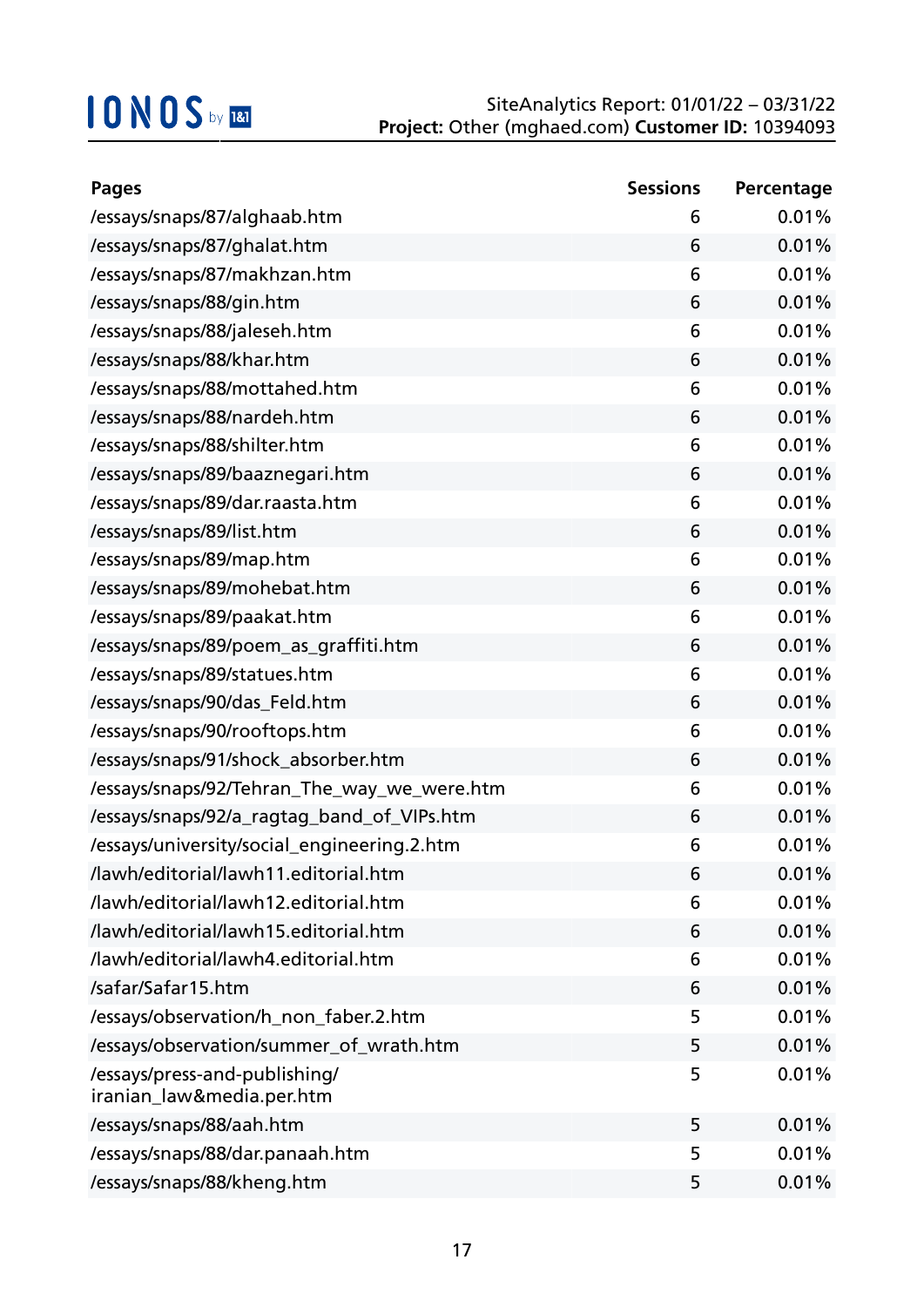| <b>Pages</b>                                  | <b>Sessions</b> | Percentage |
|-----------------------------------------------|-----------------|------------|
| /essays/snaps/88/kojaast.htm                  | 5               | 0.01%      |
| /essays/snaps/88/lachak.htm                   | 5               | 0.01%      |
| /essays/snaps/88/osool.htm                    | 5               | 0.01%      |
| /essays/snaps/88/vaghti.htm                   | 5               | 0.01%      |
| /essays/snaps/89/blacklist.htm                | 5               | 0.01%      |
| /essays/snaps/89/carousel.htm                 | 5               | 0.01%      |
| /essays/snaps/89/gardan.htm                   | 5               | 0.01%      |
| /essays/snaps/89/khandeh.htm                  | 5               | 0.01%      |
| /essays/snaps/89/unpoetical_offspring.htm     | 5               | 0.01%      |
| /essays/snaps/89/women_in_academy.htm         | 5               | 0.01%      |
| /essays/snaps/90/Oscar.htm                    | 5               | 0.01%      |
| /essays/snaps/90/carpetbaggers.htm            | 5               | 0.01%      |
| /essays/snaps/90/cosmopolitans.htm            | 5               | 0.01%      |
| /essays/snaps/90/doping.htm                   | 5               | 0.01%      |
| /essays/snaps/90/pensive_mood.htm             | 5               | 0.01%      |
| /essays/snaps/90/stares.htm                   | 5               | 0.01%      |
| /essays/snaps/91/                             | 5               | 0.01%      |
| flaunt_it_even_if_you_haven't_got_it.htm      |                 |            |
| /essays/snaps/91/incineration.htm             | 5               | 0.01%      |
| /essays/snaps/91/statues.htm                  | 5               | 0.01%      |
| /essays/snaps/92/list.92.htm                  | 5               | 0.01%      |
| /essays/snaps/93/street_powers.htm            | 5               | 0.01%      |
| /essays/snaps/94/Cruzado-guns.htm             | 5               | 0.01%      |
| /essays/snaps/94/unrepeatable_experiences.htm | 5               | 0.01%      |
| /essays/university/bewilderment.htm           | 5               | 0.01%      |
| /interviews/student_morale.htm                | 5               | 0.01%      |
| /lawh/articles/greene.htm                     | 5               | 0.01%      |
| /lawh/editorial/lawh7.editorial.htm           | 5               | 0.01%      |
| /lawh/interviews/int.tavasoli.htm             | 5               | 0.01%      |
| /safar/safar18.htm                            | 5               | 0.01%      |
| /books/Injustice/chapters/chap5/chap5.10.htm  | 4               | 0.01%      |
| /books/Injustice/chapters/chap5/chap5.4.htm   | 4               | 0.01%      |
| /books/Injustice/chapters/chap5/chap5.8.htm   | 4               | 0.01%      |
| /essays/observation/columbia_here_we_come.htm | 4               | 0.01%      |
| /essays/observation/h_non_faber.3.htm         | 4               | 0.01%      |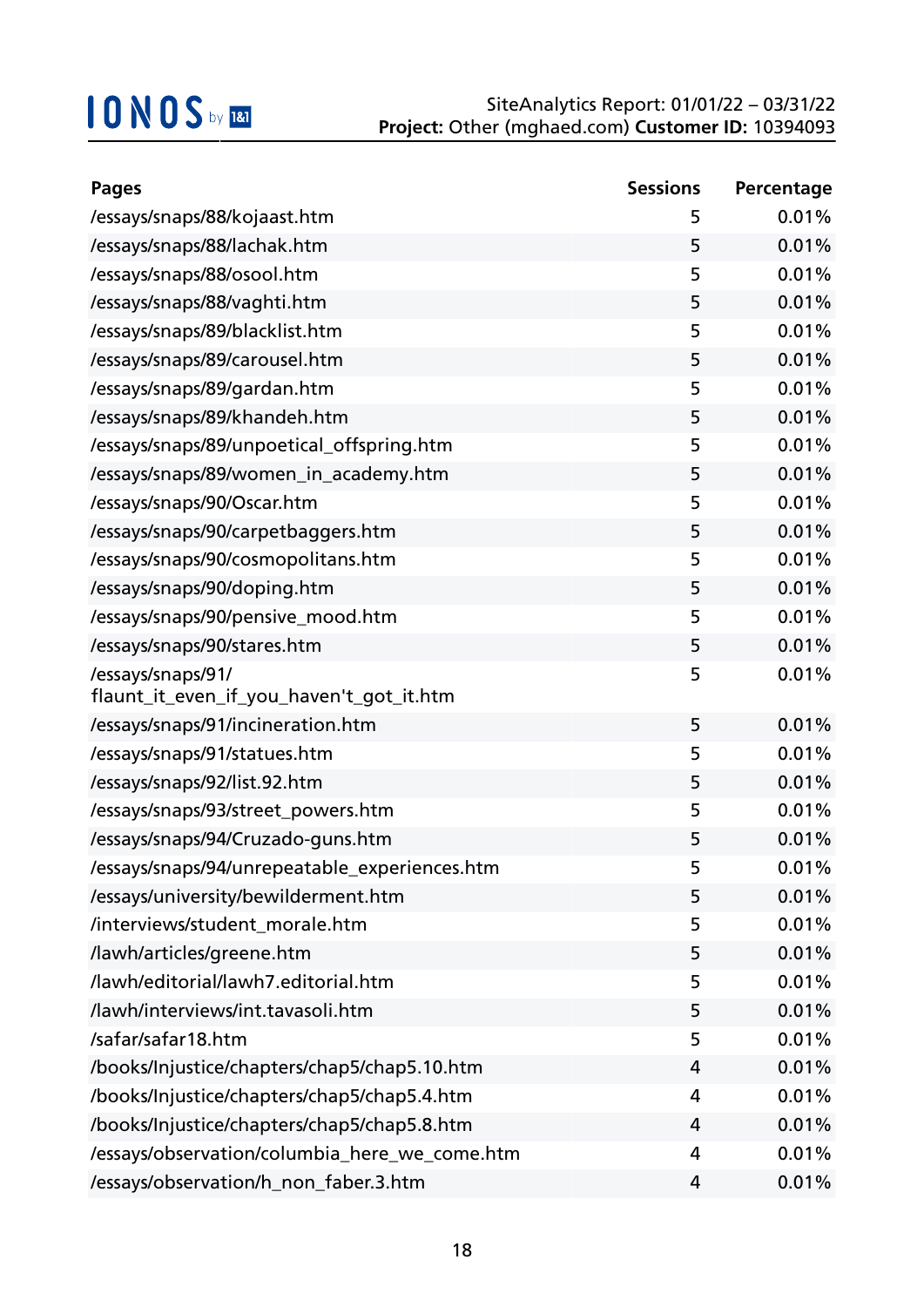| <b>Pages</b>                                       | <b>Sessions</b> | Percentage |
|----------------------------------------------------|-----------------|------------|
| /essays/observation/on_leaks.htm                   | 4               | 0.01%      |
| /essays/observation/sardar_in_bordello.3.htm       | $\overline{4}$  | 0.01%      |
| /essays/press-and-publishing/iranian_law&media.htm | 4               | 0.01%      |
| /essays/snaps/87/list.htm                          | 4               | 0.01%      |
| /essays/snaps/88/ehsaas.htm                        | 4               | 0.01%      |
| /essays/snaps/88/homol.htm                         | 4               | 0.01%      |
| /essays/snaps/88/khat.htm                          | 4               | 0.01%      |
| /essays/snaps/88/kohulat.htm                       | 4               | 0.01%      |
| /essays/snaps/88/morgh.htm                         | $\overline{4}$  | 0.01%      |
| /essays/snaps/88/sanadeegh.htm                     | 4               | 0.01%      |
| /essays/snaps/89/28mordad.htm                      | $\overline{4}$  | 0.01%      |
| /essays/snaps/89/degree.htm                        | 4               | 0.01%      |
| /essays/snaps/89/dehkhoda.htm                      | 4               | 0.01%      |
| /essays/snaps/89/hadsiyat.htm                      | 4               | 0.01%      |
| /essays/snaps/89/hajmeh.htm                        | 4               | 0.01%      |
| /essays/snaps/89/kharejeh.htm                      | 4               | 0.01%      |
| /essays/snaps/89/khorteh.htm                       | 4               | 0.01%      |
| /essays/snaps/89/labibi.htm                        | 4               | 0.01%      |
| /essays/snaps/89/lies.htm                          | 4               | 0.01%      |
| /essays/snaps/89/mashgh.htm                        | 4               | 0.01%      |
| /essays/snaps/89/tarmim.htm                        | 4               | 0.01%      |
| /essays/snaps/90/alchemy_mantra.htm                | 4               | 0.01%      |
| /essays/snaps/93/ambulance_chasing.htm             | 4               | 0.01%      |
| /essays/snaps/93/bank_robbery.htm                  | 4               | 0.01%      |
| /essays/snaps/93/inspiration_or_plagiarism.htm     | 4               | 0.01%      |
| /essays/snaps/93/list.93.htm                       | 4               | 0.01%      |
| /lawh/articles/bcc2.htm                            | 4               | 0.01%      |
| /lawh/editorial/lawh10.editorial.htm               | 4               | 0.01%      |
| /lawh/editorial/lawh5.editorial.htm                | 4               | 0.01%      |
| /lawh/editorial/lawh8.editorial.htm                | 4               | 0.01%      |
| /lawh/u/shiraz.memoirs.2.htm                       | 4               | 0.01%      |
| /ay/shock-2.htm                                    | 3               | 0.01%      |
| /books/Injustice/chapters/chap5/chap5.2.htm        | 3               | 0.01%      |
| /books/Injustice/chapters/chap5/chap5.3.htm        | 3               | 0.01%      |
| /books/Injustice/chapters/chap5/chap5.5.htm        | 3               | 0.01%      |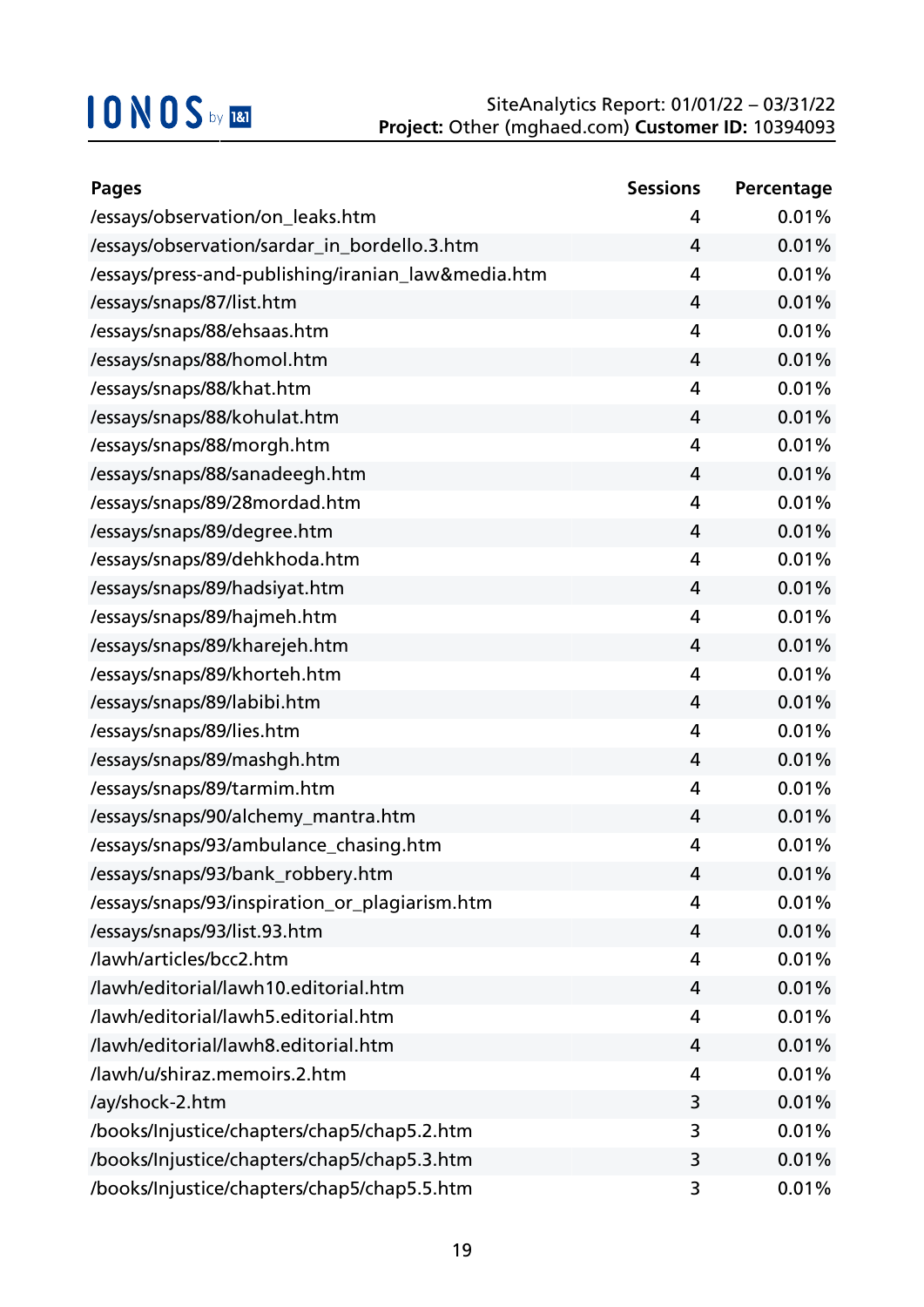| <b>Pages</b>                                                            | <b>Sessions</b> | Percentage |
|-------------------------------------------------------------------------|-----------------|------------|
| /essays/memoirs/SU_Film_Society.htm                                     | 3               | 0.01%      |
| /essays/observation/<br>earlier_days_of_remains_of_future.htm           | 3               | 0.01%      |
| /essays/observation/<br>private_lives_public_domains.2.htm              | 3               | 0.01%      |
| /essays/observation/<br>private_lives_public_domains.3.htm              | 3               | 0.01%      |
| /essays/press-and-publishing/riverbank_bookshop.htm                     | 3               | 0.01%      |
| /essays/snaps/88/list.htm                                               | 3               | 0.01%      |
| /essays/snaps/89/foreign_legion.htm                                     | 3               | 0.01%      |
| /essays/snaps/94/fiddler_down_there.htm                                 | 3               | 0.01%      |
| /lawh/editorial/lawh9.editorial.htm                                     | 3               | 0.01%      |
| /lawh/memoirs/those_days'_textbooks.htm                                 | 3               | 0.01%      |
| /books/Injustice/chapters/chap5/chap5.1.htm                             | $\overline{2}$  | 0.00%      |
| /essays/press-and-publishing/op-ed.htm                                  | $\overline{2}$  | 0.00%      |
| /essays/snaps/93/Deconstructing_a_song's_lyric.htm                      | $\overline{2}$  | 0.00%      |
| /essays/snaps/94/list.94.htm                                            | $\overline{2}$  | 0.00%      |
| /books/Injustice/chapters/chap5/chap5.6.htm                             | 1               | 0.00%      |
| /books/Injustice/chapters/chap5/chap5.7.htm                             | 1               | 0.00%      |
| /books/Injustice/chapters/chap5/chap5.9.htm                             | 1               | 0.00%      |
| /books/Injustice/chapters/int/Int.1.htm                                 | 1               | 0.00%      |
| /books/Injustice/chapters/int/Int.2.htm                                 | 1               | 0.00%      |
| /books/Injustice/chapters/int/Int.3.htm                                 | 1               | 0.00%      |
| /books/Injustice/chapters/int/Int.4.htm                                 | 1               | $0.00\%$   |
| /books/essays/topics.htm                                                | 1               | $0.00\%$   |
| /essays/comment-and-review/<br>The_Road_Not_Taken.Robert_Frost.htm      | 1               | $0.00\%$   |
| /essays/observation/race_and_ethnicity.htm                              | 1               | $0.00\%$   |
| /essays/snaps/89/<br>Respose_to_inquiry_on_filtring_www.loghatnaameh.co | 1               | $0.00\%$   |
| <b>Total</b>                                                            | 41,531          | 100.00%    |

### Keywords

No data is available for this report during the current time period.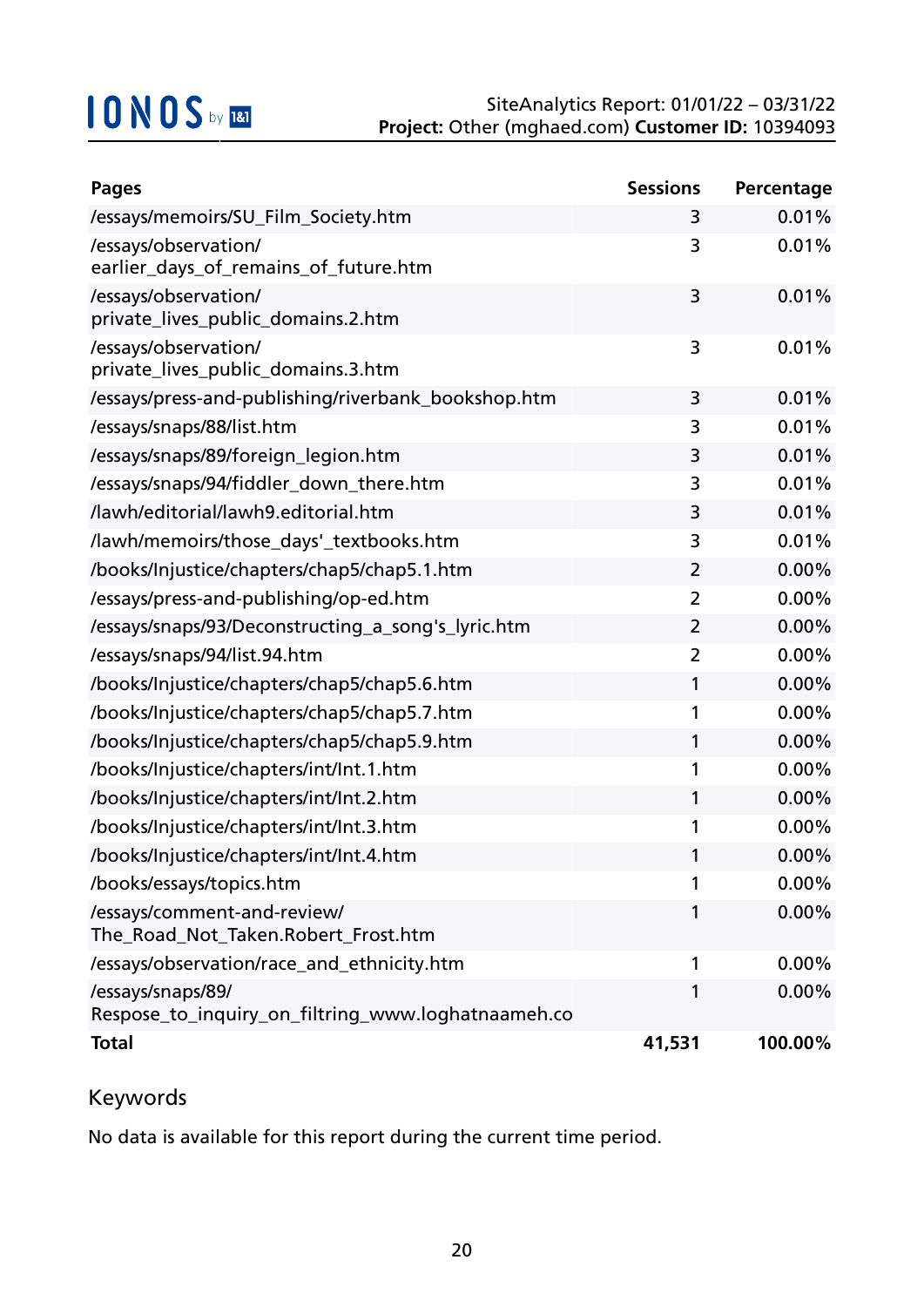### Referring Pages



| <b>Pages</b>                                        | <b>Sessions</b> |
|-----------------------------------------------------|-----------------|
| https://google.com/                                 | 1,505           |
| http://google.com/url                               | 1,014           |
| https://l.facebook.com/                             | 461             |
| http://m.facebook.com                               | 333             |
| https://lm.facebook.com/                            | 320             |
| android-app://org.telegram.messenger/               | 201             |
| https://google.co.uk/url                            | 178             |
| http://google.com/                                  | 165             |
| https://t.co/0zmH38yahj                             | 142             |
| https://l.instagram.com/                            | 105             |
| https://m.facebook.com/                             | 75              |
| https://google.com                                  | 70              |
| https://t.co/                                       | 70              |
| http://m.facebook.com/                              | 55              |
| https://t.co/trWFP8S4Q8                             | 55              |
| http://baidu.com/                                   | 44              |
| http://m-ghaed.com/                                 | 39              |
| http://m-ghaed.org/dup-installer/main.installer.php | 39              |
| https://t.co/nWvR2HYBLj                             | 39              |
| http://m-ghaed.com/dup-installer/main.installer.php | 36              |
| http://mghaed.org/dup-installer/main.installer.php  | 36              |
| http://m-ghaed.com                                  | 33              |
| http://m-ghaed.org/                                 | 31              |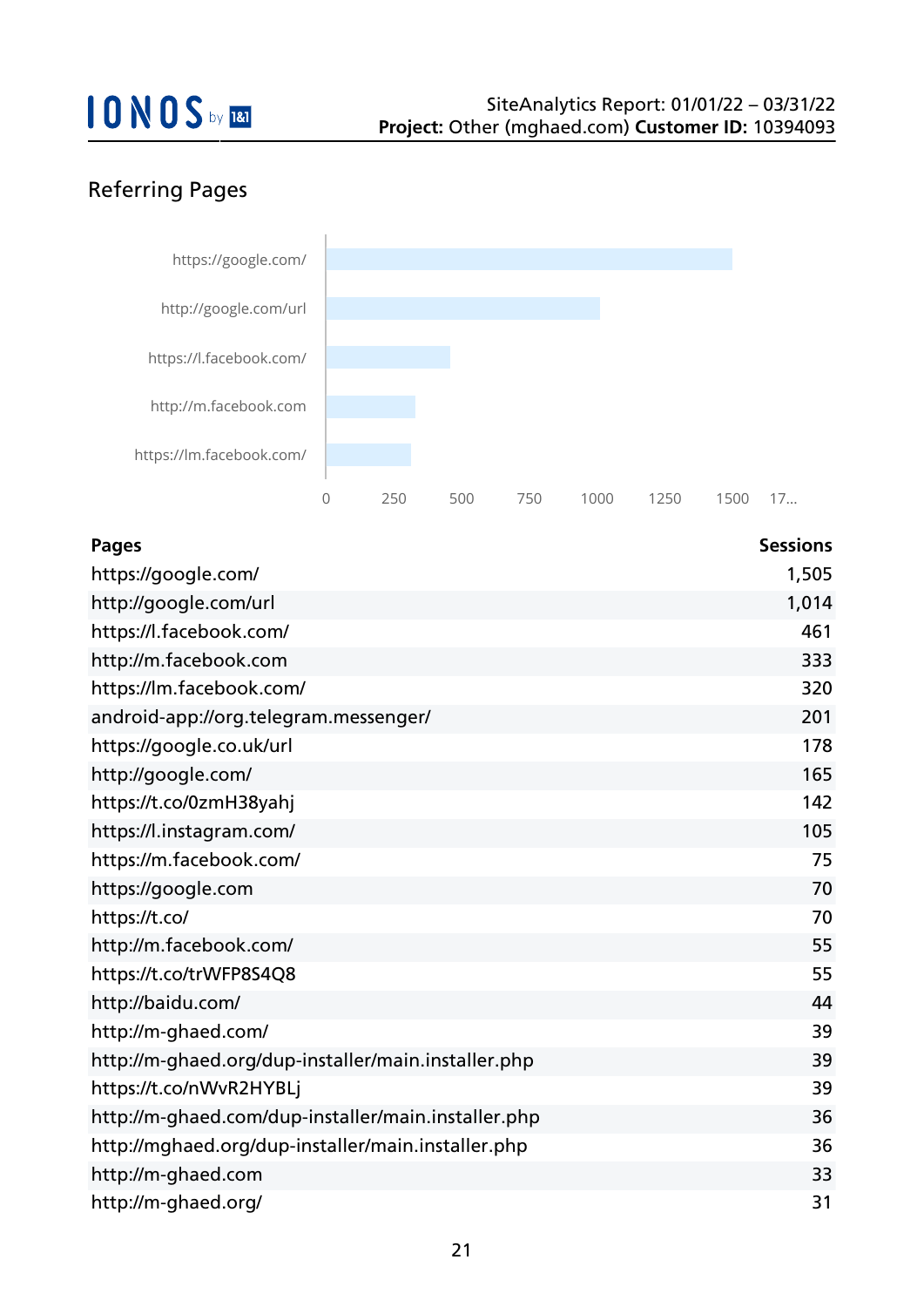| <b>Pages</b>                                           | <b>Sessions</b> |
|--------------------------------------------------------|-----------------|
| http://mghaed.org/favicon.ico                          | 31              |
| https://t.co/nTouRf4fvl                                | 30              |
| http://mghaed.org/                                     | 29              |
| https://t.co/XWInSHEXFF                                | 27              |
| http://m-ghaed.org                                     | 25              |
| https://crawlson.com/search                            | 25              |
| https://t.co/FUTVG0qJeC                                | 25              |
| http://mghaed.org                                      | 23              |
| https://fa.m.wikipedia.org/                            | 23              |
| https://google.co.uk/                                  | 23              |
| https://t.co/AaO1KWks2Y                                | 22              |
| http://m-ghaed.org/favicon.ico                         | 21              |
| https://google.ca/                                     | 19              |
| https://t.co/cwcPGeDj3p                                | 19              |
| android-app://org.telegram.messenger                   | 18              |
| http://m-ghaed.com/favicon.ico                         | 17              |
| https://t.co/vXSXfODIVu                                | 17              |
| https://duckduckgo.com/                                | 16              |
| https://fa.wikipedia.org/                              | 16              |
| http://mghaed.org/robots.txt                           | 14              |
| https://baidu.com/                                     | 14              |
| http://m-ghaed.com/ads.txt                             | 13              |
| http://m-ghaed.com/robots.txt                          | 13              |
| http://mghaed.org/ads.txt                              | 13              |
| http://mghaed.org/humans.txt                           | 13              |
| http://m-ghaed.com/humans.txt                          | 12              |
| https://google.fr/                                     | 12              |
| http://74.208.236.10/                                  | 11              |
| http://m-ghaed.org/ads.txt                             | 11              |
| http://m-ghaed.org/humans.txt                          | 11              |
| http://m-ghaed.org/robots.txt                          | 11              |
| https://google.de/                                     | 11              |
| android-app://com.google.android.googlequicksearchbox/ | 10              |
| http://rezaghassemi.com/                               | 10              |
| https://balatarin.com/permlink/2022/3/5/5772547        | 10              |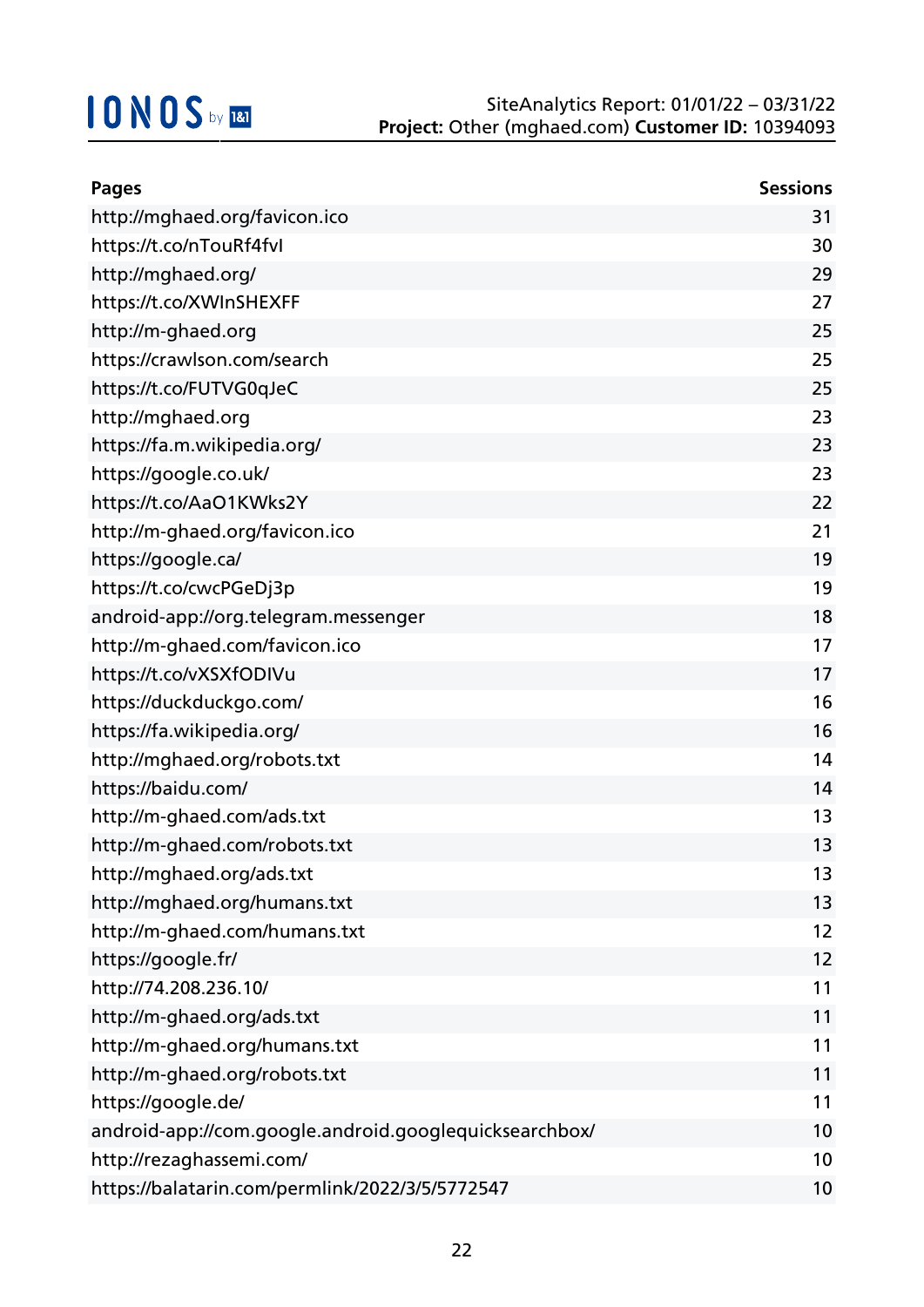| <b>Pages</b>                                          | <b>Sessions</b> |
|-------------------------------------------------------|-----------------|
| https://de.search.yahoo.com/                          | 10              |
| https://dw.com/fa-ir/###-#####/s-31323                | 10              |
| https://t.co/6N4Cl7xm3u                               | 10              |
| https://bing.com/                                     | 9               |
| https://whole-search.com/cache/Google/mghaed.com      | 9               |
| https://t.co/awBUoMMQRH                               | 8               |
| https://t.co/jsCCMd6lx1                               | 7               |
| https://google.no/                                    | 6               |
| https://t.co/7LnLPLBUsz                               | 6               |
| https://t.co/oRHIjve21k                               | 6               |
| http://webcache.googleusercontent.com/search          | 5               |
| https://t.co/0V06DqUzXD                               | 5               |
| https://t.co/BdEvLHJAug                               | 5               |
| https://t.co/S3jMSe3RkU                               | 5               |
| android-app://com.google.android.googlequicksearchbox | $\overline{4}$  |
| android-app://org.telegram.messenger.web              | 4               |
| https://google.com.au/                                | $\overline{4}$  |
| https://google.com.hk/                                | 4               |
| https://google.se/                                    | 4               |
| https://t.co/b1UhnnFLku                               | 4               |
| android-app://org.telegram.messenger.web/             | 3               |
| http://sur.ly/                                        | 3               |
| https://google.gr/                                    | 3               |
| https://google.nl/                                    | 3               |
| https://t.co/Knj40h1BPs                               | 3               |
| https://t.co/N10TENwqY0                               | 3               |
| https://t.co/RYoER05fxJ                               | 3               |
| https://t.co/WYhYBJGPIo                               | 3               |
| https://t.co/y35btD2Kcl                               | 3               |
| https://webtechsurvey.com/website/mghaed.com          | 3               |
| android-app://ir.ilmili.telegraph/                    | 2               |
| android-app://m.facebook.com/                         | 2               |
| android-app://org.telegram.plus/                      | 2               |
| http://essaytags.com/                                 | $\overline{2}$  |
| http://google.com                                     | 2               |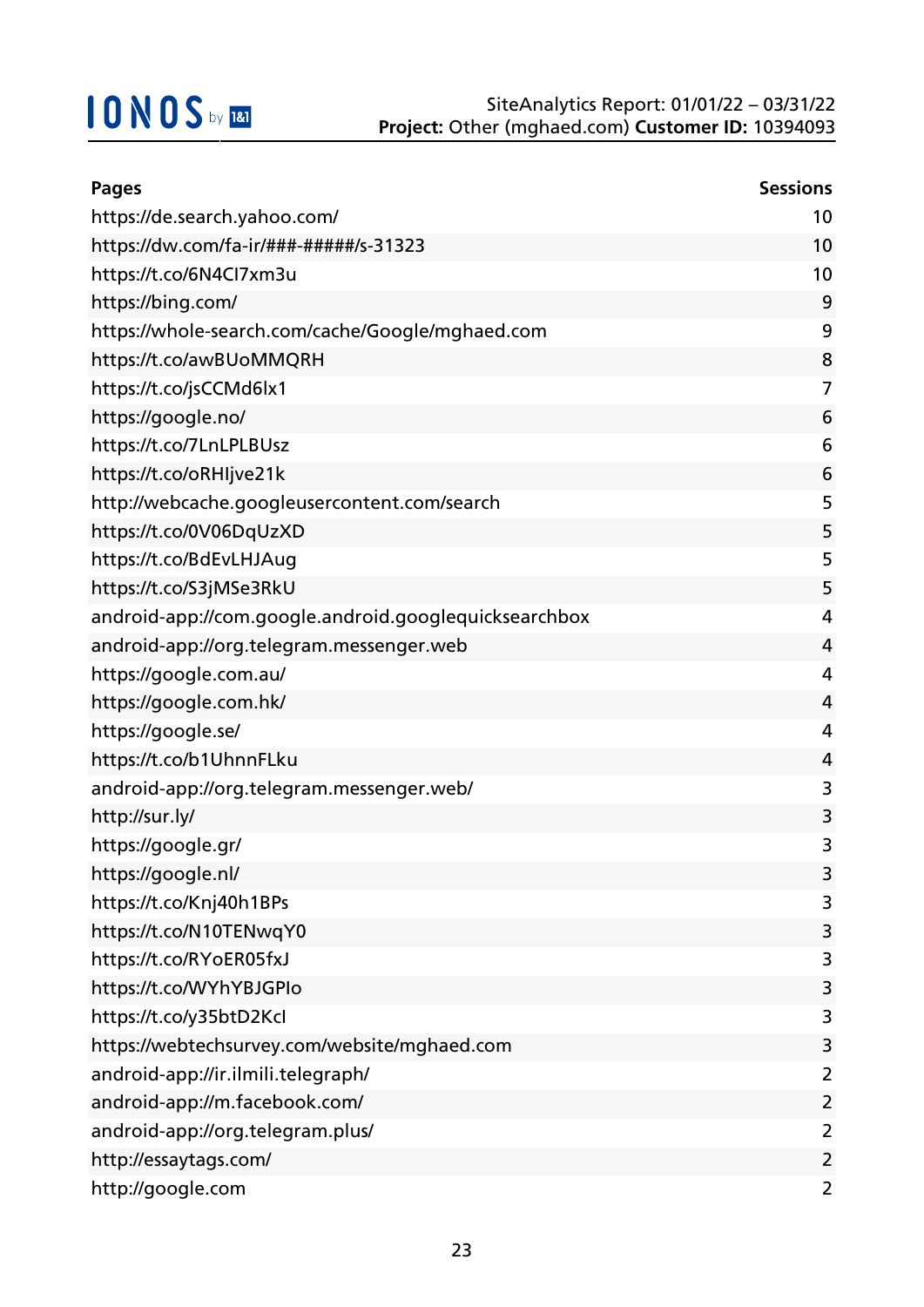| <b>Pages</b>                                                                   | <b>Sessions</b> |
|--------------------------------------------------------------------------------|-----------------|
| http://hesamdiaries.blogfa.com/                                                | 2               |
| http://inboundlink.top/inbound.php                                             | 2               |
| http://m-ghaed.com/wordpress/license.txt                                       | $\overline{2}$  |
| http://m-ghaed.org/2020                                                        | $\overline{2}$  |
| http://m-ghaed.org/backup                                                      | 2               |
| http://m-ghaed.org/blog                                                        | $\overline{2}$  |
| http://m-ghaed.org/demo                                                        | $\overline{2}$  |
| http://m-ghaed.org/new                                                         | $\overline{2}$  |
| http://m-ghaed.org/old                                                         | $\overline{2}$  |
| http://m-ghaed.org/site                                                        | $\overline{2}$  |
| http://m-ghaed.org/web                                                         | $\overline{2}$  |
| http://m-ghaed.org/wordpress                                                   | 2               |
| http://m-ghaed.org/wordpress/license.txt                                       | $\overline{2}$  |
| http://m-ghaed.org/wp                                                          | $\overline{2}$  |
| http://mghaed.org/wordpress/license.txt                                        | $\overline{2}$  |
| https://facebook.com/                                                          | $\overline{2}$  |
| https://google.ae/                                                             | $\overline{2}$  |
| https://lm.facebook.com                                                        | $\overline{2}$  |
| https://t.co/1RFk62HiJ7                                                        | $\overline{2}$  |
| https://t.co/46fp3lbPSd                                                        | 2               |
| https://t.co/Cs5kKyV6Oc                                                        | $\overline{2}$  |
| https://t.co/PAsnROn9J8                                                        | $\overline{2}$  |
| https://t.co/SzmD93IPq3                                                        | $\overline{2}$  |
| https://t.co/XXgQ5DHjik                                                        | $\overline{2}$  |
| https://t.co/c1Xzk15LED                                                        | 2               |
| https://t.co/l2TNdPEMx2                                                        | 2               |
| https://t.co/zzJc1GclmM                                                        | $\overline{2}$  |
| android-app://com.google.android.googlequicksearchbox/https/www.<br>google.com | 1               |
| android-app://com.pinterest/                                                   | 1               |
| android-app://org.telegram.plus                                                | 1               |
| android-app://the.best.gram/                                                   | 1               |
| http://59.21.78.148/                                                           | 1               |
| http://aliparsa.com/                                                           | 1               |
| http://amirgharbifard.blogfa.com/                                              | 1               |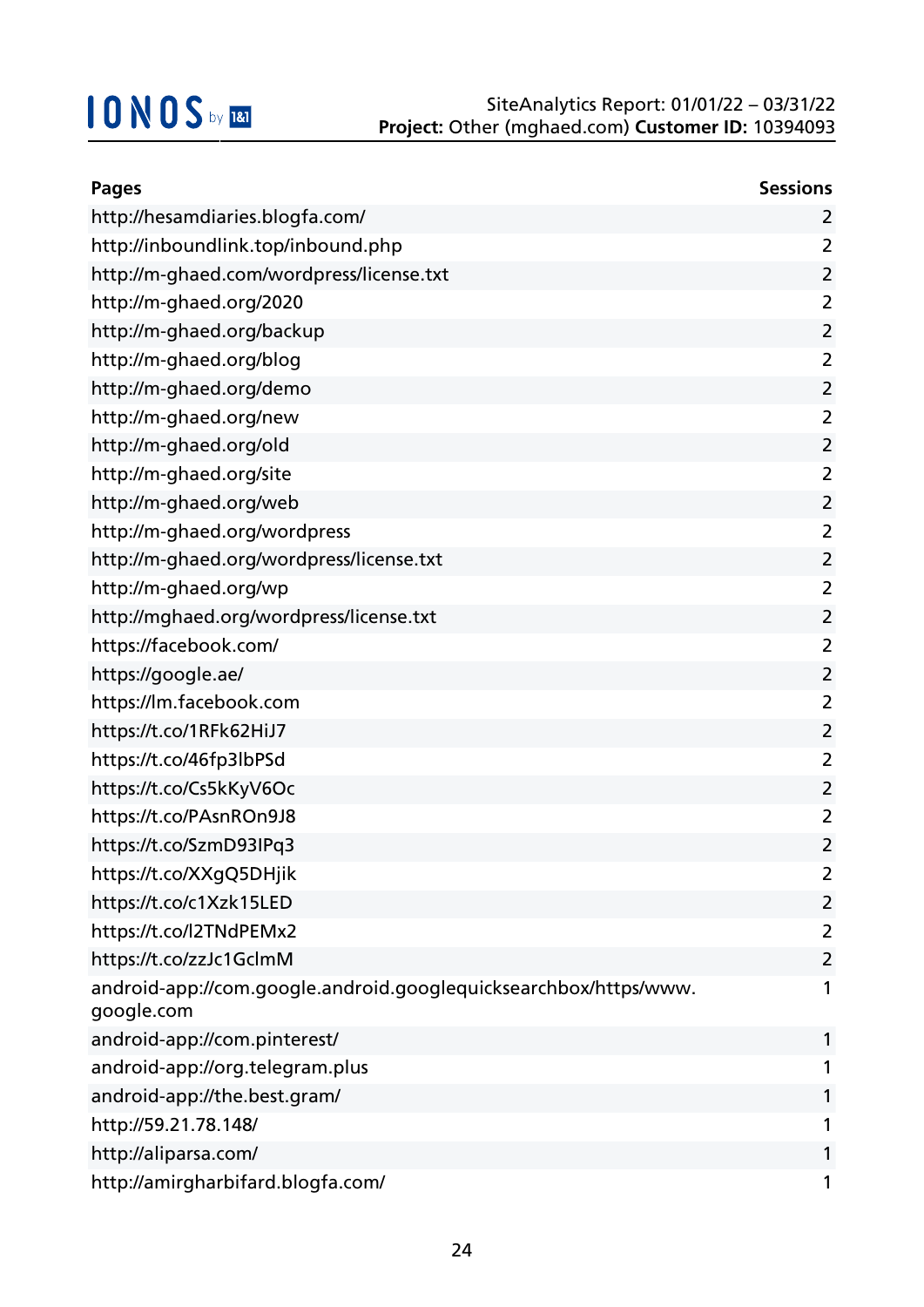| <b>Pages</b>                                | <b>Sessions</b> |
|---------------------------------------------|-----------------|
| http://farsikindlebooks.blogspot.com/       | 1               |
| http://lm.facebook.com/l.php                | 1               |
| http://m-ghaed.com/.git/config              | 1               |
| http://m-ghaed.com/.well-known/security.txt | 1               |
| http://m-ghaed.com/admin.php                | 1               |
| http://m-ghaed.com/license.txt              | 1               |
| http://m-ghaed.com/login.php                | 1               |
| http://m-ghaed.org/.git/config              | 1               |
| http://m-ghaed.org/.well-known/security.txt | 1               |
| http://m-ghaed.org/admin.php                | 1               |
| http://m-ghaed.org/license.txt              | 1               |
| http://m-ghaed.org/login.php                | 1               |
| http://m-ghaed.org/wp-login.php             | 1               |
| http://makhlough.blogspot.com/              | 1               |
| http://mghaed.org/.git/config               | 1               |
| http://mghaed.org/.well-known/security.txt  | 1               |
| http://mghaed.org/2020                      | 1               |
| http://mghaed.org/admin.php                 | 1               |
| http://mghaed.org/backup                    | 1               |
| http://mghaed.org/blog                      | 1               |
| http://mghaed.org/demo                      | 1               |
| http://mghaed.org/license.txt               | 1               |
| http://mghaed.org/login.php                 | 1               |
| http://mghaed.org/new                       | 1               |
| http://mghaed.org/old                       | 1               |
| http://mghaed.org/site                      |                 |
| http://mghaed.org/web                       | 1               |
| http://mghaed.org/wordpress                 | 1               |
| http://mghaed.org/wp                        | 1               |
| http://mghaed.org/wp-login.php              | 1               |
| http://nazaninblogs.blogspot.com/           | 1               |
| http://persianbooks3.blogspot.com/          | 1               |
| http://raziehansari.blogfa.com/             | 1               |
| http://socialine.net/                       |                 |
| http://taare333.blogfa.com/                 | 1               |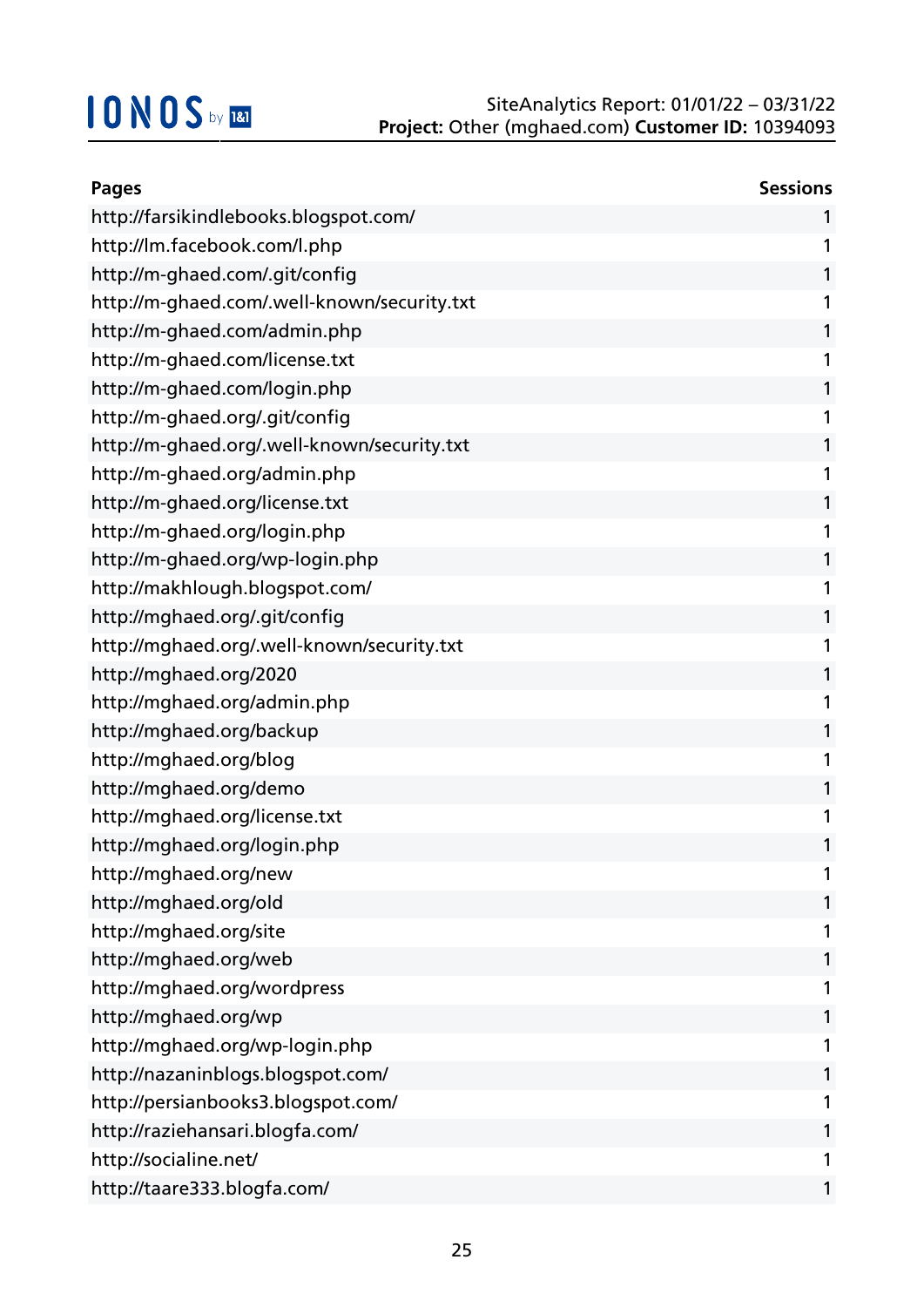| <b>Pages</b>                                                                                                                                                                                                                        | <b>Sessions</b> |
|-------------------------------------------------------------------------------------------------------------------------------------------------------------------------------------------------------------------------------------|-----------------|
| http://ziloo.blogfa.com/                                                                                                                                                                                                            | 1               |
| https://bit.ly/3qW9JK6                                                                                                                                                                                                              | 1               |
| https://bpluspodcast.com/blog                                                                                                                                                                                                       | 1               |
| https://fa.wikiquote.org/                                                                                                                                                                                                           | 1               |
| https://google.am/                                                                                                                                                                                                                  | 1               |
| https://google.at/                                                                                                                                                                                                                  | 1               |
| https://google.az/                                                                                                                                                                                                                  | 1               |
| https://google.co.jp/                                                                                                                                                                                                               | 1               |
| https://google.com.tr/                                                                                                                                                                                                              | 1               |
| https://google.ru/                                                                                                                                                                                                                  | 1               |
| https://groups.google.com/                                                                                                                                                                                                          | 1               |
| https://m.dw.com/fa-ir/###-######/s-31323                                                                                                                                                                                           | 1               |
| https://mfc-moskva-mo.ru                                                                                                                                                                                                            | 1               |
| https://qwant.com/                                                                                                                                                                                                                  | 1               |
| https://r.search.yahoo.com/_ylt=A2KLfR4IGgliEzIAia5XNyoA;_ylu=Y29s<br>bwNiZjEEcG9zAzMEdnRpZAMEc2VjA3Ny/RV=2/RE=1644792457/RO=10<br>/RU=http://www.mghaed.com/essays/snaps/89/hostesses.htm/RK=2/RS=<br>w06Sj6Xk4vlscHPW5AfJhOV9B_Q- | 1               |
| https://r.search.yahoo.com/_ylt=AwrldVdGoBNiqWoAgkkzCQx.;_ylu=Y<br>29sbwNpcjIEcG9zAzEEdnRpZAMEc2VjA3Ny/RV=2/RE=1645482182/RO=<br>10/RU=http://mghaed.com//RK=2/RS=z_60Wz1nLzHbMQkN1dLGbFoL7<br>es-                                  | 1               |
| https://search.yahoo.com/                                                                                                                                                                                                           | 1               |
| https://t.co/1LBm62Euo8                                                                                                                                                                                                             | 1               |
| https://t.co/2AiC6RUkx6                                                                                                                                                                                                             |                 |
| https://t.co/AqyHv3FoDD                                                                                                                                                                                                             | 1               |
| https://t.co/COBUIXiBql                                                                                                                                                                                                             | 1               |
| https://t.co/CatJeeDzff                                                                                                                                                                                                             | 1               |
| https://t.co/Dm6f3TaZaB                                                                                                                                                                                                             | 1               |
| https://t.co/FHc9Uu5Bok                                                                                                                                                                                                             | 1               |
| https://t.co/laPNRKZqkL                                                                                                                                                                                                             | 1               |
| https://t.co/lgaDVrqyi9                                                                                                                                                                                                             | 1               |
| https://t.co/Kei2QxfNWA                                                                                                                                                                                                             | 1               |
| https://t.co/M3RJ3NuqcJ                                                                                                                                                                                                             | 1               |
| https://t.co/S2k6EYv1TU                                                                                                                                                                                                             |                 |
| https://t.co/TOR0VRUIHY                                                                                                                                                                                                             | 1               |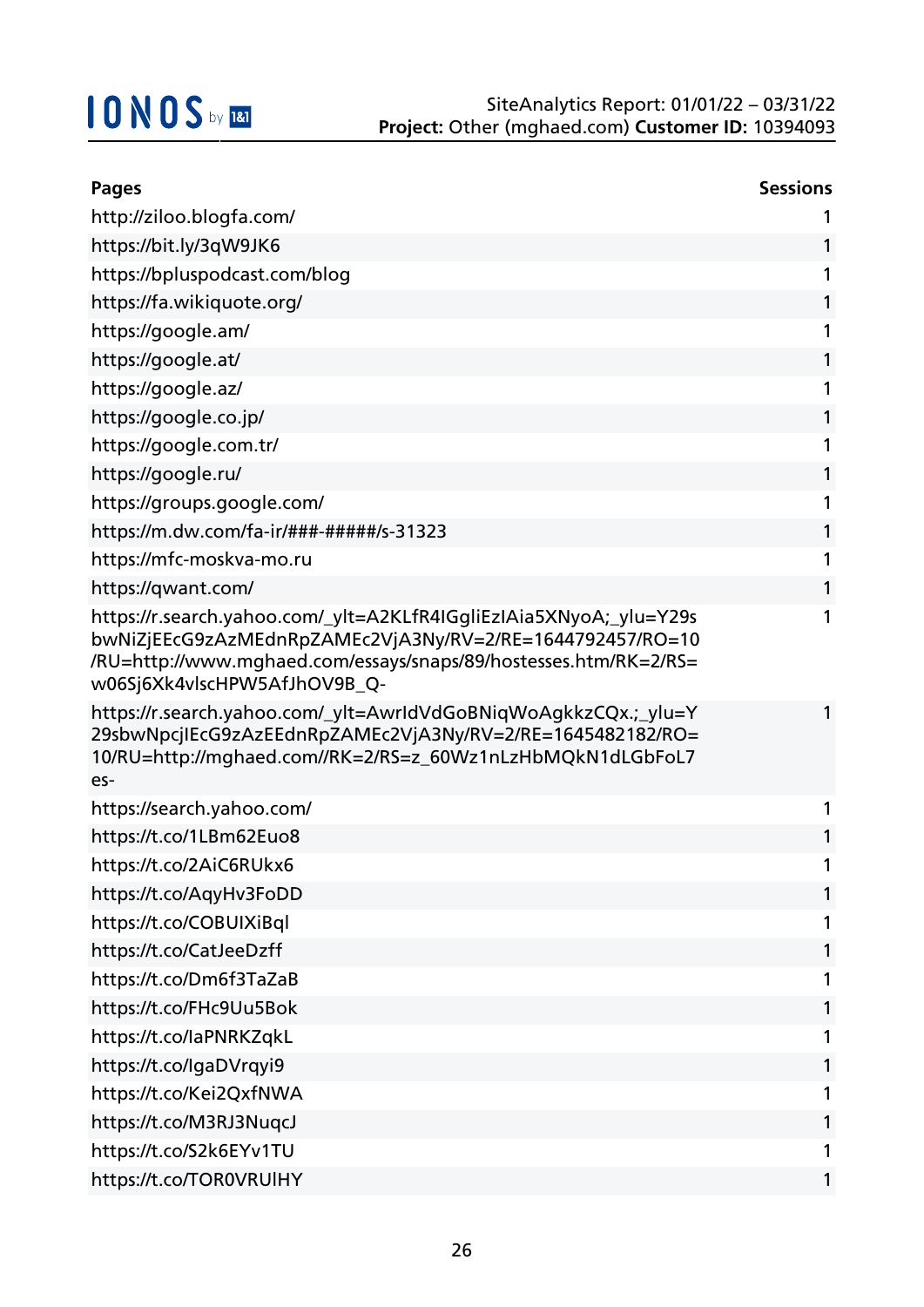| Pages                        | <b>Sessions</b> |
|------------------------------|-----------------|
| https://t.co/gnOMGNqRPw      |                 |
| https://t.co/pZMudS6HJf      |                 |
| https://t.co/uCTQjxc60q      |                 |
| https://t.co/voAeHS110F      |                 |
| https://uk.search.yahoo.com/ |                 |

### **Browsers & Systems**

Browsers



| <b>Browsers</b>               | <b>Sessions</b> | Percentage |
|-------------------------------|-----------------|------------|
| Chrome                        | 6,092           | 33.81%     |
| <b>Chrome Mobile</b>          | 2,732           | 15.16%     |
| Firefox                       | 2,479           | 13.76%     |
| Safari mobile                 | 2,404           | 13.34%     |
| Facebook App                  | 676             | 3.75%      |
| Safari                        | 570             | 3.16%      |
| IE                            | 531             | 2.95%      |
| <b>Mobile Samsung Browser</b> | 434             | 2.41%      |
| Microsoft Edge                | 393             | 2.18%      |
| Firefox mobile                | 166             | 0.92%      |
| Python-requests               | 157             | 0.87%      |
| <b>Apple Mail</b>             | 123             | 0.68%      |
| Instagram App                 | 105             | 0.58%      |
| Opera                         | 97              | 0.54%      |
| Android browser               | 73              | 0.41%      |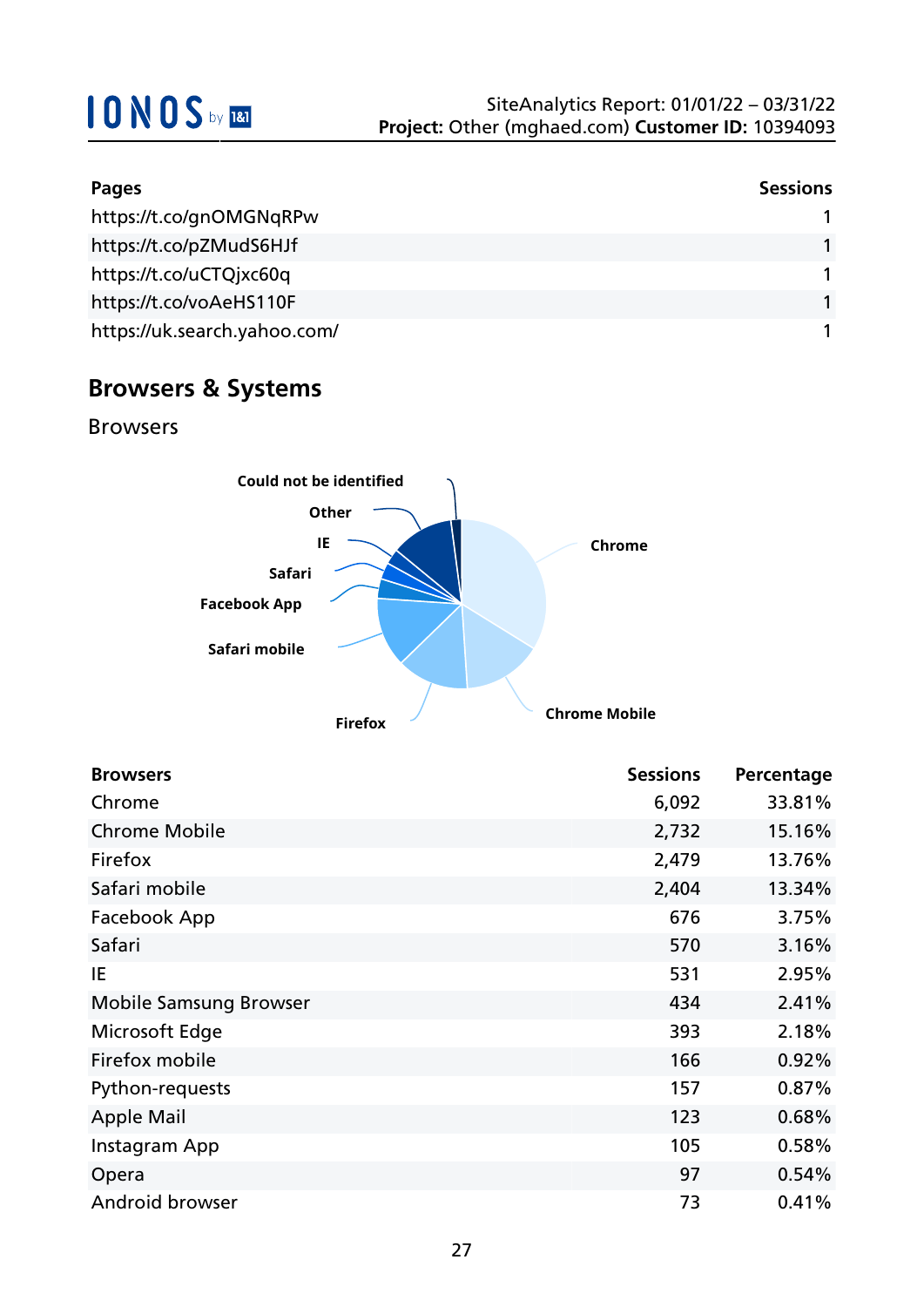| <b>Browsers</b>                  | <b>Sessions</b> | Percentage |
|----------------------------------|-----------------|------------|
| Opera Mobile                     | 70              | 0.39%      |
| WhatsApp                         | 64              | 0.36%      |
| Firefox for iOS                  | 50              | 0.28%      |
| DingTalk Mobile App              | 45              | 0.25%      |
| Google App                       | 43              | 0.24%      |
| <b>Android WebView</b>           | 42              | 0.23%      |
| <b>MIUI Browser</b>              | 39              | 0.22%      |
| Go http package                  | 26              | 0.14%      |
| Apache internal dummy connection | 17              | 0.09%      |
| DuckDuckGo Mobile                | 14              | 0.08%      |
| Microsoft Edge mobile            | 14              | 0.08%      |
| Android HttpURLConnection        | 13              | 0.07%      |
| Waterfox                         | 13              | 0.07%      |
| libwww-perl                      | 13              | 0.07%      |
| Apache-HttpClient                | 10              | 0.06%      |
| <b>GRequests</b>                 | 10              | 0.06%      |
| aiohttp                          | 9               | 0.05%      |
| Colly                            | 8               | 0.04%      |
| Yandex.Browser                   | 7               | 0.04%      |
| Huawei Browser Mobile            | 6               | 0.03%      |
| Java                             | 6               | 0.03%      |
| <b>Mint Browser</b>              | 6               | 0.03%      |
| Pale Moon                        | 6               | 0.03%      |
| <b>Screaming Frog SEO Spider</b> | 6               | 0.03%      |
| Unirest                          | 6               | 0.03%      |
| Chromium                         | 5               | 0.03%      |
| Mozilla                          | 5               | 0.03%      |
| <b>PTST</b>                      | 5               | 0.03%      |
| SeaMonkey                        | 5               | 0.03%      |
| Yandex.Browser mobile            | 4               | 0.02%      |
| <b>Basilisk</b>                  | 3               | 0.02%      |
| Cyberfox                         | 3               | 0.02%      |
| <b>Electron App</b>              | 3               | 0.02%      |
| Opera Mini                       | 3               | 0.02%      |
| WordPress pingback               | 3               | 0.02%      |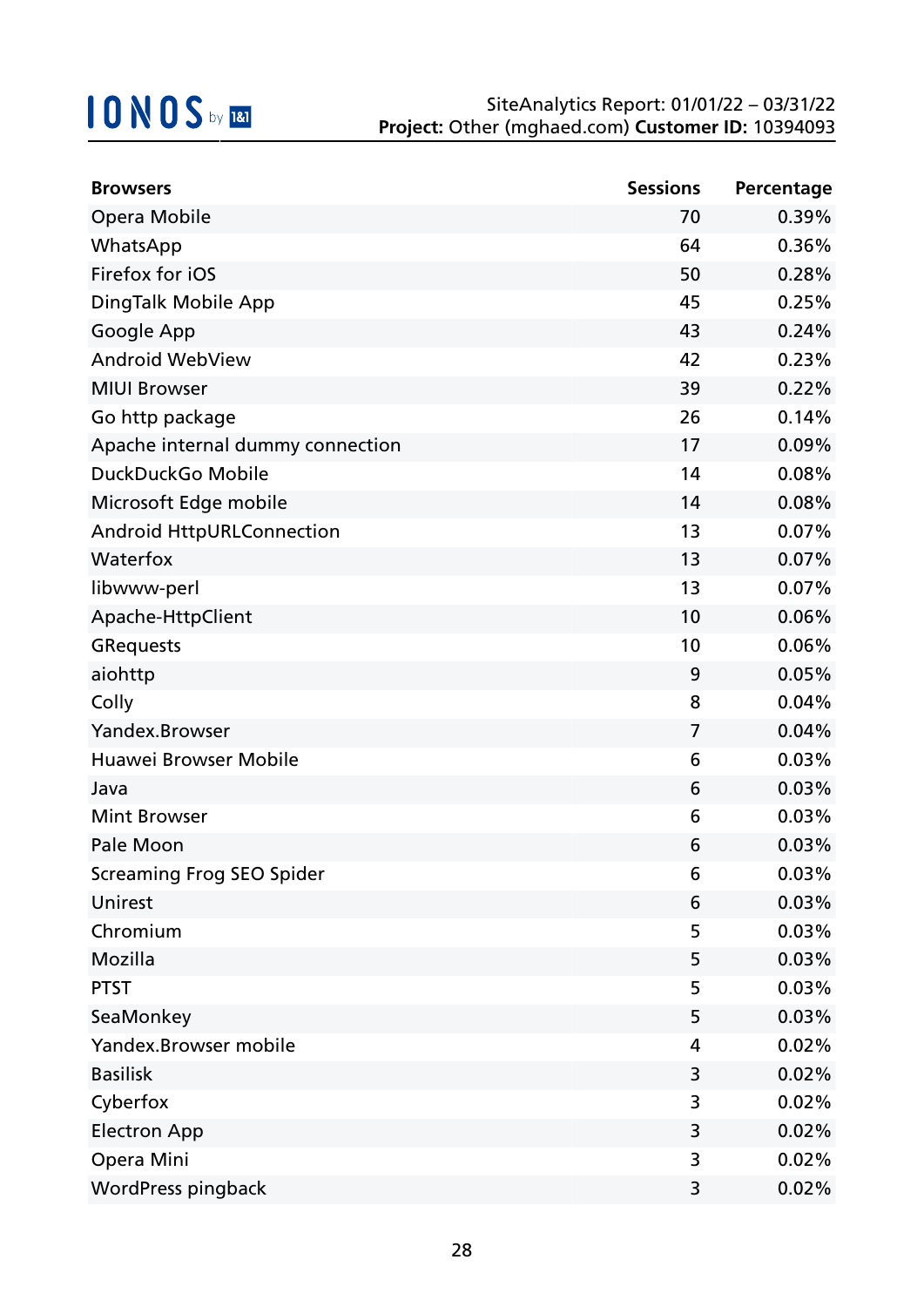| <b>Browsers</b>         | <b>Sessions</b> | Percentage |
|-------------------------|-----------------|------------|
| Other                   | 31              | $0.17\%$   |
| Could not be identified | -373            | $2.07\%$   |
| <b>Total</b>            | 18,018          | $100.00\%$ |

### Operating Systems



| <b>Operating Systems</b> | <b>Sessions</b> | Percentage |
|--------------------------|-----------------|------------|
| Windows                  | 7,541           | 41.85%     |
| Android                  | 4,076           | 22.62%     |
| iOS                      | 3,205           | 17.79%     |
| macOS                    | 1,531           | 8.50%      |
| Linux                    | 805             | 4.47%      |
| OS X                     | 220             | 1.22%      |
| <b>JVM</b>               | 22              | 0.12%      |
| unknown                  | 3               | 0.02%      |
| <b>BSD</b>               | 1               | 0.01%      |
| Could not be identified  | 614             | 3.41%      |
| <b>Total</b>             | 18,018          | 100.00%    |

### **Visitor Locations**

| <b>Sessions</b> | Percentage |
|-----------------|------------|
| 6,458           | 35.84%     |
| 1,953           | 10.84%     |
| 1,459           | 8.10%      |
|                 |            |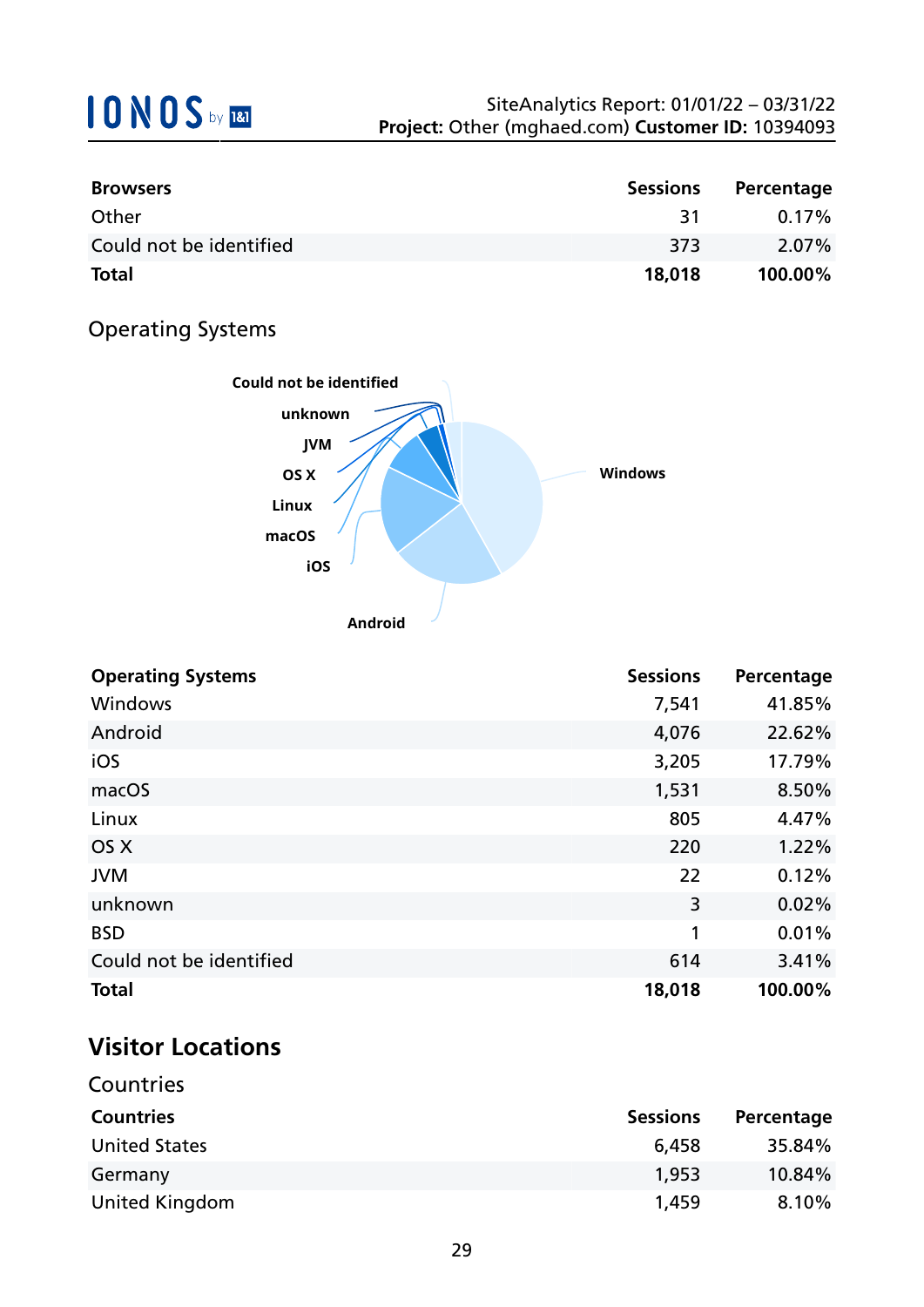| <b>Countries</b>            | <b>Sessions</b> | Percentage |
|-----------------------------|-----------------|------------|
| Canada                      | 1,330           | 7.38%      |
| France                      | 913             | 5.07%      |
| Netherlands                 | 856             | 4.75%      |
| Sweden                      | 482             | 2.67%      |
| Finland                     | 410             | 2.28%      |
| Australia                   | 326             | 1.81%      |
| China                       | 293             | 1.63%      |
| Norway                      | 287             | 1.59%      |
| Singapore                   | 262             | 1.45%      |
| Switzerland                 | 236             | 1.31%      |
| <b>Turkey</b>               | 221             | 1.23%      |
| Romania                     | 168             | 0.93%      |
| Poland                      | 148             | 0.82%      |
| <b>Belgium</b>              | 143             | 0.79%      |
| Ukraine                     | 135             | 0.75%      |
| Russia                      | 120             | 0.67%      |
| Austria                     | 106             | 0.59%      |
| New Zealand                 | 90              | 0.50%      |
| Japan                       | 89              | 0.49%      |
| <b>Italy</b>                | 80              | 0.44%      |
| Czechia                     | 74              | 0.41%      |
| Hong Kong SAR China         | 66              | 0.37%      |
| <b>United Arab Emirates</b> | 65              | 0.36%      |
| Ireland                     | 62              | 0.34%      |
| South Korea                 | 58              | 0.32%      |
| India                       | 57              | 0.32%      |
| Spain                       | 49              | 0.27%      |
| Iran                        | 46              | 0.26%      |
| <b>Denmark</b>              | 37              | 0.21%      |
| Oman                        | 36              | 0.20%      |
| Greece                      | 34              | 0.19%      |
| <b>Bulgaria</b>             | 33              | 0.18%      |
| South Africa                | 33              | 0.18%      |
| Slovenia                    | 30              | 0.17%      |
| Iraq                        | 23              | 0.13%      |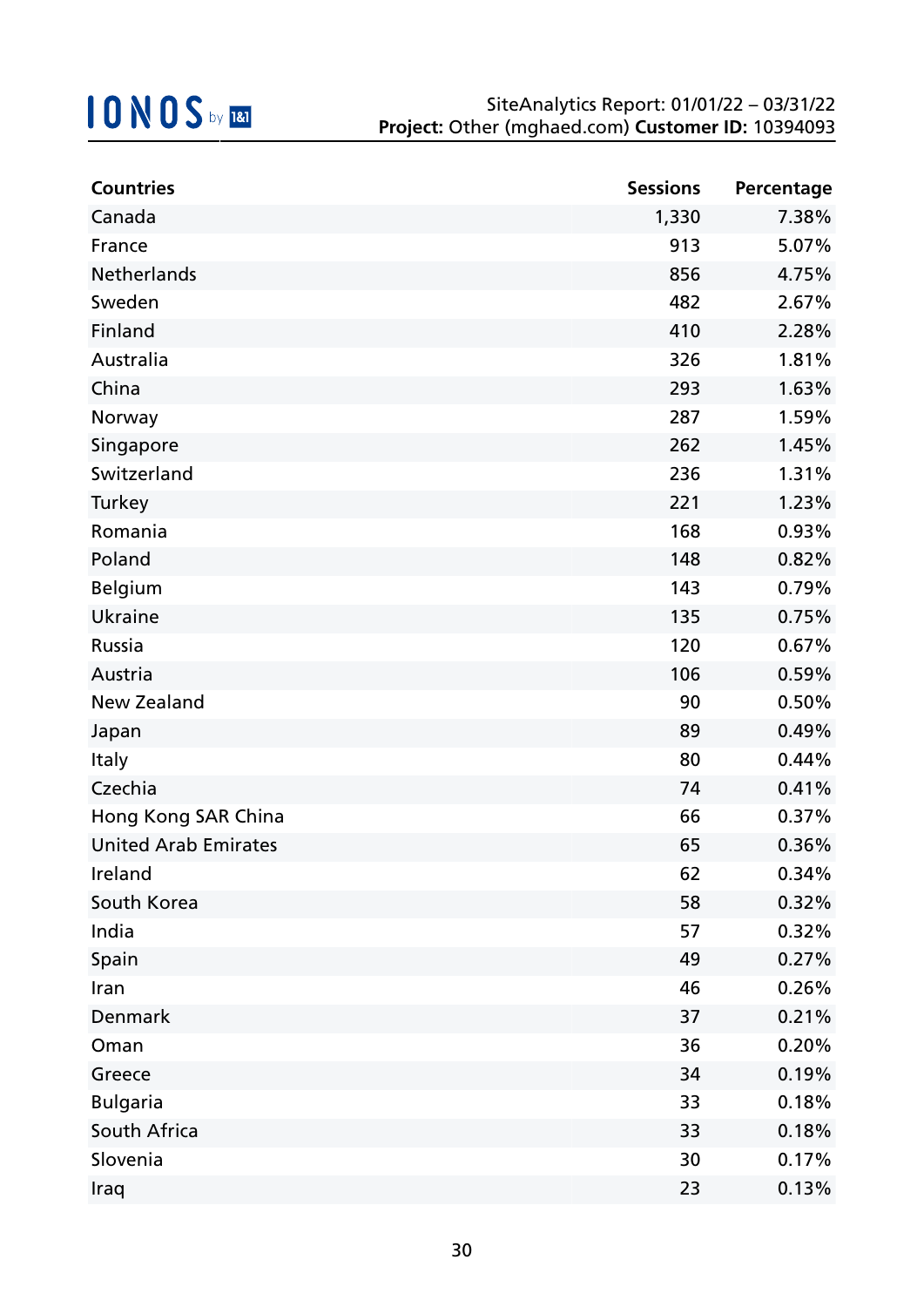| <b>Countries</b>        | <b>Sessions</b> | Percentage |
|-------------------------|-----------------|------------|
| Israel                  | 22              | 0.12%      |
| <b>Brazil</b>           | 21              | 0.12%      |
| Azerbaijan              | 14              | 0.08%      |
| Mexico                  | 14              | 0.08%      |
| Panama                  | 14              | 0.08%      |
| Afghanistan             | 13              | 0.07%      |
| Qatar                   | 13              | 0.07%      |
| Vietnam                 | 13              | 0.07%      |
| Georgia                 | 12              | 0.07%      |
| Cyprus                  | 11              | 0.06%      |
| Hungary                 | 11              | 0.06%      |
| Seychelles              | 11              | 0.06%      |
| Other                   | 148             | 0.82%      |
| Could not be identified | 434             | 2.41%      |
| <b>Total</b>            | 18,019          | 100.00%    |

### **Continents**

| <b>Continents</b>       | <b>Sessions</b> | Percentage |
|-------------------------|-----------------|------------|
| Europe                  | 7,925           | 43.98%     |
| <b>North America</b>    | 7,823           | 43.42%     |
| Asia                    | 1,353           | 7.51%      |
| Oceania                 | 416             | 2.31%      |
| Africa                  | 60              | 0.33%      |
| South America           | 27              | 0.15%      |
| Antarctica              | 6               | 0.03%      |
| Could not be identified | 409             | 2.27%      |
| <b>Total</b>            | 18,019          | 100.00%    |

### **Information about the evaluations**

### Visitors

This evaluation shows how many visitors accessed your website. Visitors are uniquely identified on the basis of the IP address and the browser ID. If a visitor goes to your website more than once a day, only one visitor is counted.